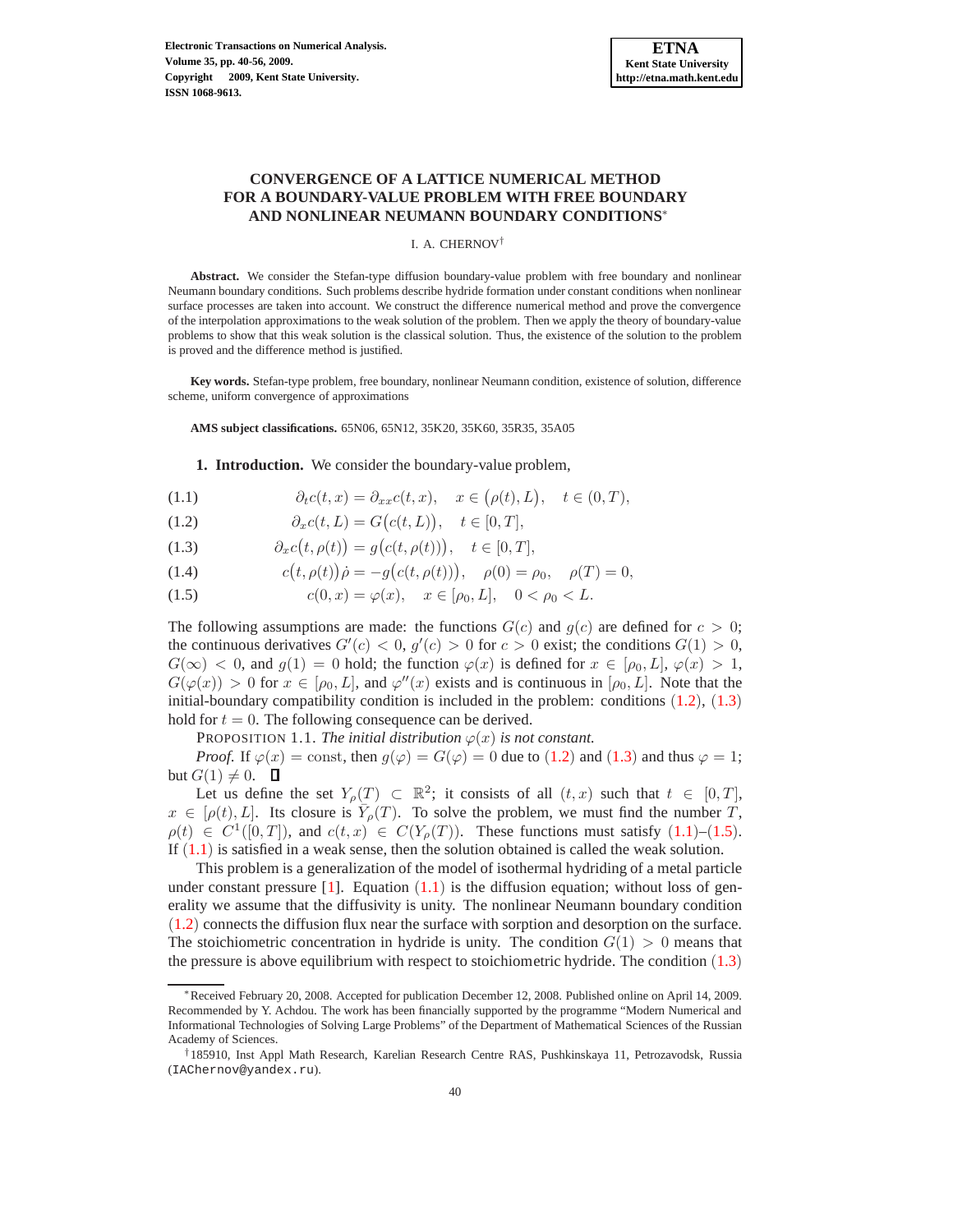connects the diffusion flux on the phase boundary with the concentration near it and describes the hydride formation process. For stoichiometric concentration hydriding is impossible. The Stefan-type condition  $(1.4)$  $(1.4)$  $(1.4)$  is the conservation on the free boundary. The initial concentration ([1.5](#page-0-0)) is between the stoichiometric and the equilibrium values.

The main difficulties are the free boundary and rather general nonlinear boundary conditions. Analytical solution methods [\[2\]](#page-16-0) can hardly be applied to such problems. A lot of research has been devoted to the numerics of free boundary problems (e.g.,  $[3, 4, 5, 6]$  $[3, 4, 5, 6]$  $[3, 4, 5, 6]$  $[3, 4, 5, 6]$  $[3, 4, 5, 6]$  $[3, 4, 5, 6]$  $[3, 4, 5, 6]$ ), but little attention has been paid to diffusion boundary-value problems with free boundary in finite domains and with nonlinear boundary conditions. The aim of this paper is to apply the well-known idea of an implicit difference scheme with time steps dependent on the velocity of the free boundary (see [\[2\]](#page-16-0) and references therein) to this class of problems and to prove the convergence to a classical solution. Therefore, we prove the existence of the solution in a constructive way. We prove the maximum principle for the discrete lattice problems and use it to construct a convergent sequence of approximations of a solution. The maximum principle for parabolic PDEs and the corresponding discrete systems is well-known [\[7,](#page-16-5) [8\]](#page-16-6), but in our case it also holds on the boundary, i.e., boundary conditions also do not allow values of the solution to be too high. The restrictions are rather weak and have a physical meaning. Nevertheless, they are sufficient for the results obtained.

The structure of the paper is the following. First, we construct the difference scheme for this problem and prove a few statements for the lattice solution. Next, we obtain the sequences of continuous approximations to the free boundary and the concentration by linear interpolation. Then, we show that the sequence for the free boundary converges uniformly to some function  $\rho(t)$ ,  $\rho(T) = 0$  for some T; also the sequence for the concentration converges in  $C(\bar{Y}_\rho(T))$ . Next, we show that these functions are actually the classical solution of the problem. Therefore, we prove the existence of the classical solution of the nonlinear boundary-value problem with free boundary and additionally justify the difference scheme for the problem. The idea is from [\[2,](#page-16-0) [7\]](#page-16-5).

The solution  $c(t, x)$  must be positive (because it represents a concentration); moreover,  $c(t, x) > 1$  because the concentration in hydride cannot be below the stoichiometric. We show that the solution indeed has these properties; see Theorem [3.4](#page-2-0) below.

**2. Difference approximations.** Let us divide  $[\rho_0, L]$  in M pieces of equal length  $h = (L - \rho_0)/M$ . In the sequel  $h \to 0$  means  $M \to \infty$ . Let  $I = |L/h|$  (integer part),  $K = I - M$ , and  $\delta_h = L - Ih$ . Choose any sequence  $K_n$  such that  $K_0 = K$ , for  $n \geq 0$ either  $K_{n+1} = K_n$  or  $K_{n+1} = K_n + 1$ . Let us denote  $k_n = K_n - n$ .

Now let us consider any spatially uniform lattice with the steps h and  $\tau_n$ ,  $0 \le n \le N$ ,  $0 \le i \le I$ . Here N is the minimal N such that  $\sum_{0}^{N} \tau_n \ge T$ ,  $T > 0$  is some given time. Let the nodes of this lattice be  $(n, i)$ ; these are the points  $(t_n, x_i)$ ,  $x_i = \delta_h + ih$ ,  $t_0 = 0$ ,  $t_{n+1} = t_n + \tau_n, n > 0.$ 

Let  $\bar{D}_N$  be the lattice subset, such that, if  $(n, i) \in \bar{D}_N$ , then  $0 \leq n \leq N$  and  $i = k_n, k_n + 1, \ldots, I$ . In other words, each succeeding layer contains either the same number of nodes (if  $K_{n+1} = K_n + 1$ ) or one left node more (if  $K_{n+1} = K_n$ ). Let  $D_N$  be the open subset; if  $(n, i) \in D_N$  then  $0 < n < N$  and  $i = k_n + 1, k_n + 2, \ldots, I - 1$ . We need one more lattice set  $D_N$ ; it is  $\bar{D}_N$  without the corner nodes  $(0, K)$ ,  $(0, I)$ .

We denote the value of the lattice function  $f$  at the node  $(n, i)$  by  $f_n^i$ . Let us approximate the derivatives,

$$
\partial_t c\approx \partial_\tau c_n^i=\frac{c_n^i-c_{n-1}^i}{\tau_{n-1}},\ \partial_x c\approx \partial_h c_n^i=\frac{c_n^{i+1}-c_n^i}{h},\ \partial_{xx} c\approx \partial_{hh} c_n^i=\partial_h (\partial_h c_n^{i-1}).
$$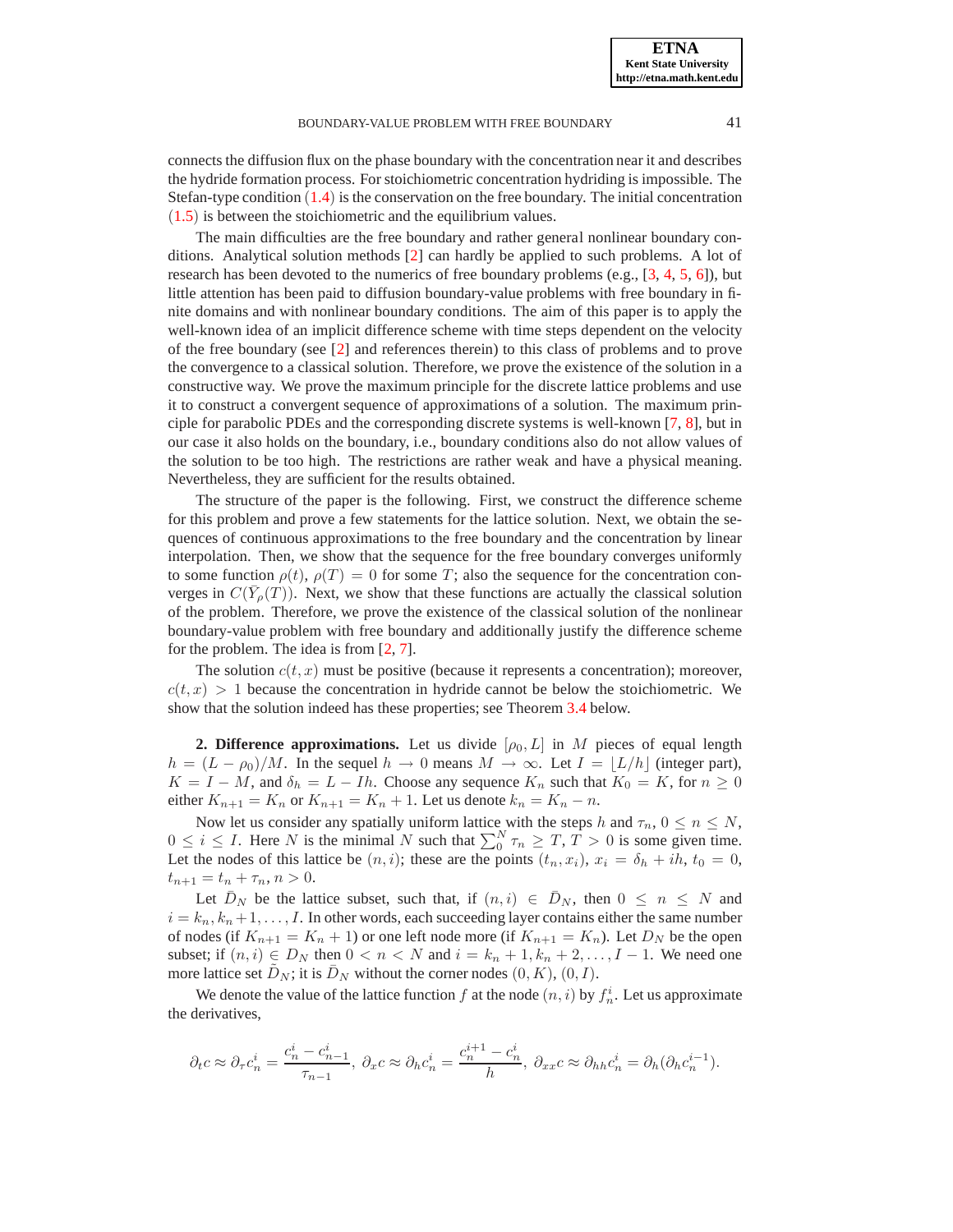Now replace the derivatives in  $(1.1)$  $(1.1)$  $(1.1)$ – $(1.3)$  $(1.3)$  $(1.3)$  and  $(1.5)$  $(1.5)$  $(1.5)$  by the approximations,

<span id="page-2-1"></span>(2.1) 
$$
\partial_{\tau} c_n^i = \partial_{hh} c_n^i, \quad (n, i) \in D_N,
$$

$$
(2.2) \t\t\t\t\t\t\partial_h c_n^{I-1} = G(c_n^I), \t 0 \le n \le N,
$$

(2.3) 
$$
\partial_h c_n^{k_n} = g(c_n^{k_n}), \quad 0 \le n \le N,
$$

(2.4) 
$$
c_0^i = \varphi(ih), \quad i = K, ..., I.
$$

This is a system of algebraic equations for the unknowns  $c_n^i$ ,  $(n, i) \in \overline{D}_N$ . The sequence  $k_n$ and the steps  $h, \tau_n$  are given.

**3. The maximum principle for the lattice problem.** Here we prove a few properties of the solution to the lattice problem  $(2.1)$ – $(2.4)$ . The technique is similar to the maximum principle for parabolic PDEs.

<span id="page-2-2"></span>**THEOREM 3.1.** (Maximum principle). Let the lattice function  $c_n^i$  be defined in  $\bar{D}_N$ , satisfy the system  $(2.1)$  $(2.1)$  $(2.1)$  in  $D_N$ , and its maximum or minimum be achieved at the node  $(n^*,i^*).$ *Then either*  $n^* = 0$  *or*  $i^* = I$  *or*  $i^* = k_{n^*}$  *or*  $c_n^i = \text{const}$  *in*  $\tilde{D}_{n^*}$ *.* 

*Proof.* Assume that the maximum (strict or not) is achieved at an inner node  $(n^*, i^*)$ ,  $n^* > 0$ ,  $k_{n^*} + 1 \le i^* \le I - 1$ . Let us use  $(2.1)$  $(2.1)$  $(2.1)$ , its left-hand side is obviously nonnegative, while the right-hand side is nonpositive. Thus  $\partial_{\tau} c_{n^*}^{i^*} = \partial_{hh} c_{n^*}^{i^*} = 0$ . Due to the fact that  $(n^*, i^*)$  is the maximum node,  $c_{n^*}^{i^* \pm 1} = c_{n^*}^{i^*}$  and  $c_{n^*-1}^{i^*} = c_{n^*}^{i^*}$ . The same argument applied to the nodes  $(n^*, i^* \pm 1)$  yields  $c_{n^*}^{i^* \pm 2} = c_{n^*}^{i^* \pm 1} = c_{n^*}^{i^*}$ . Continuing the argument, we get  $c_{n^*}^i = c_{n^*}^{i^*}$  for all  $i = k_{n^*}, \ldots, I$ , i.e., the function is constant on the whole layer. As  $c_{n^*-1}^{i^*} = c_{n^*}^{i^*}$ , the same maximum is also obtained on the layer  $n^* - 1$  and so the function is also constant on it. Continuing, we prove that  $c_n^i = \text{const}$  on  $\tilde{D}_{n^*}$ . The proof for the minimum is similar. О

The theorem says that either  $c_n^i = \text{const}$  in  $\tilde{D}_{n^*}$  or the node  $(n^*, i^*) \in \bar{D}_N \setminus D_N$ .

<span id="page-2-3"></span>COROLLARY 3.2. Let the lattice function  $c_n^i$  be defined in  $\bar{D}_N$  and satisfy the system  $(2.1)$  $(2.1)$  $(2.1)$ ,  $(2.4)$  $(2.4)$  $(2.4)$ , its maximum or minimum (strict or not) be achieved at a node  $(n^*, i^*)$ , and h be *small enough. Then either*  $n^* = 0$  *or*  $i^* = I$  *or*  $i^* = k_{n^*}$ .

*Proof.* Due to ([2.4](#page-2-1)) and Proposition [1.1,](#page-0-1) the function  $\varphi(x)$  is not constant; then  $c_0^i = \varphi(ih)$  is also not constant provided that h is small enough. Thus  $c_n^i$  is not constant in  $\tilde{D}_n$  for any n. Theorem [3.1](#page-2-2) provides the rest. Д

<span id="page-2-4"></span>**THEOREM 3.3.** Let the lattice function  $c_n^i$  be defined in  $\bar{D}_N$  and satisfy ([2.1](#page-2-1))–([2.4](#page-2-1)). *Then*  $c_n^i < A$  *in*  $\bar{D}_N$ *, the number*  $A > 0$  *is such that*  $G(A) = 0$ *.* 

*Proof.* It is sufficient to show the inequality for the maximum. The constant A is finite because  $G(\infty) < 0$ . As  $G(\varphi) > 0$  and G is decreasing,  $\varphi(x) < A$ . The maximal value of  $c_n^i$  cannot be achieved at a node  $(n^*, k_{n^*})$ . Assume that  $c_{n^*}^{k_{n^*}}$  is the maximum; therefore  $c_{n^*}^{k_{n^*}+1} \leq c_{n^*}^{k_{n^*}}$ . The initial distribution  $\varphi(x) > 1$  and thus  $c_{n^*}^{k_{n^*}} > 1$ . From ([2.3](#page-2-1)) we know that  $\partial_h c_{n^*}^{k_{n^*}} > 0$  and thus  $c_{n^*}^{k_{n^*}+1} > c_{n^*}^{k_{n^*}}$ . This shows that  $c_{n^*}^{k_{n^*}}$  cannot be the maximal value. Assume that the maximal value of  $c_n^i$  is achieved at a node  $(n^*, 1)$ . The right-hand side of ([2.2](#page-2-1)) is negative if  $c_n^I > A$ ; therefore  $\partial_h c_n^{I-1} < 0$ . This means that  $c_n^I < c_n^{I-1}$  and thus  $c_n^I$  cannot be maximal. If  $c_n^I = A$  then the maximal value is achieved also at the inner node  $(n, I - 1)$ . This is impossible due to Corollary [3.2.](#page-2-3) Д

Note that the bound A depends only on  $G(\cdot)$  and is independent of  $h, \tau_n$ .

<span id="page-2-0"></span>THEOREM 3.4. Let the lattice function  $c_n^i$  be defined in  $\bar{D}_N$  and satisfy ([2.1](#page-2-1))–([2.4](#page-2-1)). *Then*  $c_n^i > 1$  *in*  $\bar{D}_N$ *.* 

*Proof.* It is sufficient to show the inequality for the minimum. For  $n = 0$  it is given that  $\varphi(x) > 1$ . The minimal value  $C \leq 1$  cannot be achieved at a node  $(n^*, 1)$ . Assume the contrary; ([2.2](#page-2-1)) yields  $\partial_h c_{n^*}^{I-1} > 0$  (because  $G(C) > 0$ ) and thus  $c_{n^*}^{\overline{I}} > c_{n^*}^{I-1}$ . So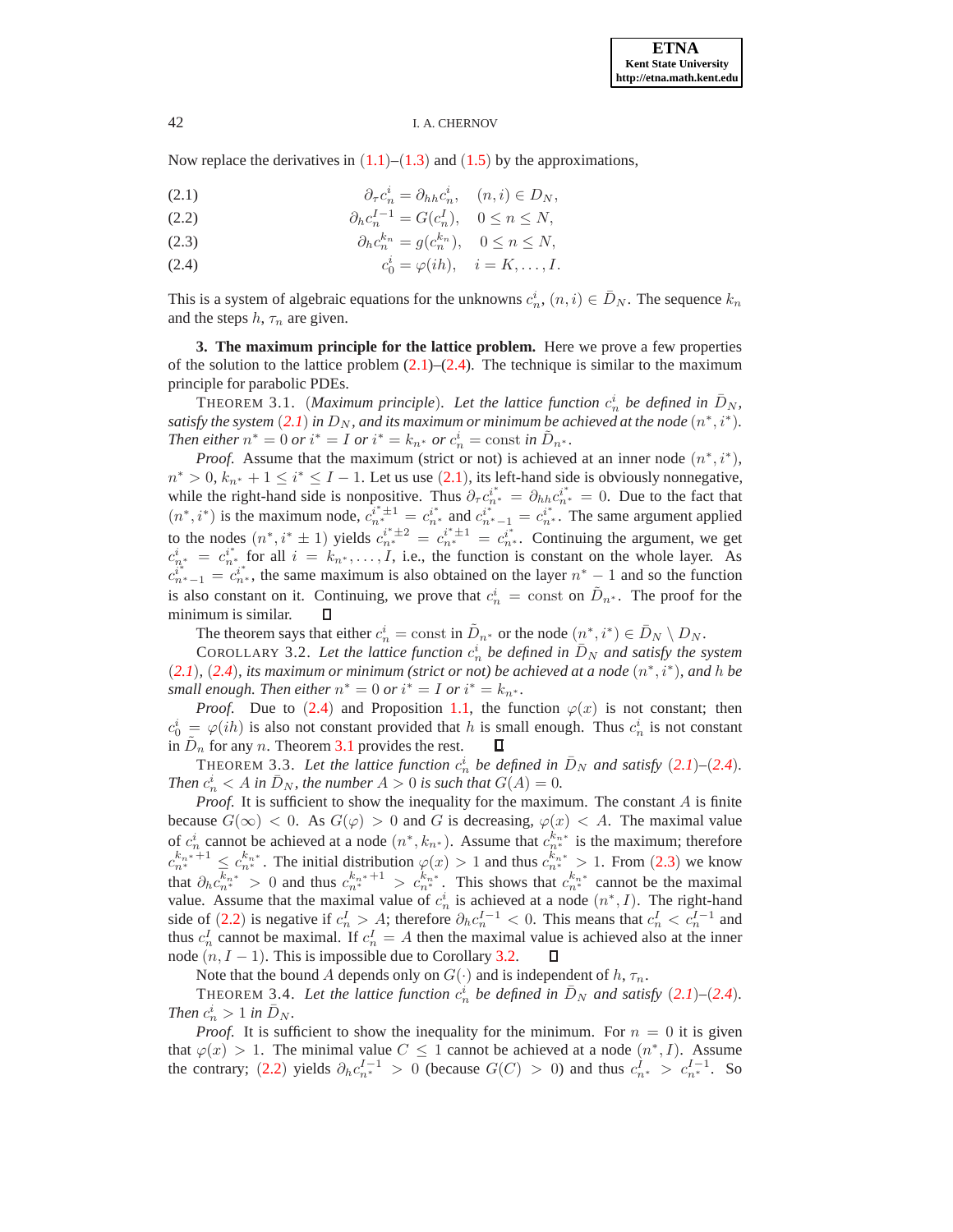$c_{n^*}^I$  cannot be the minimum. Assume that the minimal value  $C < 1$  is achieved at a node  $(n^*, k_{n^*})$ . From  $(2.3)$  $(2.3)$  $(2.3)$  we get  $\partial_h c_{n^*}^{k_{n^*}} < 0$  (because  $g(C) < 0$ ), i.e.,  $c_{n^*}^{k_{n^*}+1} < c_{n^*}^{k_{n^*}}$  and thus a contradiction. Let us consider the case of the minimal value  $c_{n*}^{k_{n*}} = 1$ . From ([2.3](#page-2-1)) it follows that the minimum is also achieved at the inner node:  $c_{n*}^{k_{n*}+1} = c_{n*}^{k_{n*}} = 1$ . This is impossible due to Corollary [3.2.](#page-2-3)  $\Box$ 

Note that the lattice solution  $c_n^i > 1$  in  $\bar{D}_N$  and thus it is positive.

<span id="page-3-0"></span>THEOREM 3.5. (*Uniqueness*) Let  $c_n^i$  and  $w_n^i$  be two solutions to system ([2.1](#page-2-1))–([2.4](#page-2-1)) in  $\bar{D}_N$ *. Then*  $c_n^i = w_n^i$  in  $\bar{D}_N$ *.* 

*Proof.* Consider the lattice function  $w_n^i = c_n^i - u_n^i$ . We need to prove that  $w_n^i = 0$  in  $\bar{D}_N$ . Suppose the contrary: let  $w_n^i > 0$  at some node  $(n, i)$ .

The function  $w_n^i$  satisfies ([2.1](#page-2-1)) due to linearity. Therefore, Corollary [3.2](#page-2-3) guarantees that the positive maximum is achieved on the boundary of  $\bar{D}_N$ . But  $w_0^i = 0$ , so the maximum cannot be achieved if  $n = 0$ .

Note that  $w_n^i$  satisfies the condition

$$
\partial_h w_n^{k_n} = g(c_n^{k_n}) - g(u_n^{k_n}) = g'(R_1)w_n^{k_n}, \quad R_1 \in [u_n^{k_n}, c_n^{k_n}].
$$

If the maximum is achieved at a node  $(n, k_n)$ , then the left-hand side is nonpositive while the right-hand side is greater than zero (remember that  $g' > 0$ ). The contradiction means that a maximum is impossible.

Finally,  $w_n^i$  satisfies the condition

$$
\partial_h w_n^{I-1} = G(c_n^I) - G(u_n^I) = G'(R_2)w_n^I, \quad R_2 \in [u_n^I, c_n^I].
$$

If the maximum is achieved at the node  $(n, I)$ , then the left-hand side is nonnegative, while the right-hand side is less than zero  $(G' < 0)$ . A maximum is impossible.

The contradiction implies that no positive maximum of  $w_n^i$  can be achieved in  $\bar{D}_N$ . Thus  $c_n^i = u_n^i$  in  $\bar{D}_N$ . Д

Let us consider the lattice set  $\bar{D}'_N$ : if  $(n, i) \in \bar{D}'_N$  then  $0 \le n \le N$ ,  $k_n \le i \le I - 1$ . In other words, the set contains one node less at each layer compared to  $D_N$ . Also we will consider the subset  $D'_N$  with the nodes  $(n, i)$ ,  $0 < n < N$ ,  $k_n + 1 \le i \le I - 2$ . The set  $\tilde{D}'_N$ is equal to  $\bar{D}'_N$  without the corner nodes  $(0, K)$  and  $(0, I - 1)$ .

Let  $c_n^i$  satisfy the system  $(2.1)$  $(2.1)$  $(2.1)$ – $(2.4)$  $(2.4)$  $(2.4)$  in  $\bar{D}_N$ . The lattice derivative  $\partial_h c_n^i$  is defined as a lattice function in  $\bar{D}'_N$  and satisfies  $(2.1)$  $(2.1)$  $(2.1)$  in  $D'_N$ . Thus it obeys Theorem [3.1:](#page-2-2) if its minimum or maximum is achieved at the node  $(n^*, i^*)$ , then either  $n^* = 0$  or  $i^* = I - 1$  or  $i^* = k_{n^*}$ or it is constant in  $\tilde{D}'_{n^*}$ .

<span id="page-3-1"></span>THEOREM 3.6. Let  $c_n^i$  satisfy  $(2.1)$  $(2.1)$  $(2.1)$ – $(2.4)$  $(2.4)$  $(2.4)$  in  $\bar{D}_N$ . The lattice derivative  $\partial_h c_n^i$  is bounded:  $|\partial_h c_n^i| < B$  *in*  $\bar{D}'_N$ *. The constant* B *does not depend on* h *and*  $\tau_n$ *. If additionally*  $\varphi'(x) > 0$ *on*  $[\rho_0, L]$  *then*  $\partial_h c_n^i > 0$  *in*  $\overline{D}_N^i$ .

*Proof.* Extremal values of  $\partial_h c_n^i$  cannot be achieved in  $D'_N$  due to the maximum principle. Therefore, we only need to check if the values are bounded at the nodes  $(0, i)$ ,  $(n, I - 1)$ , and  $(n, k_n)$ . Due to  $(2.4)$  $(2.4)$  $(2.4)$   $\partial_h c_0^i = \varphi'(x_i + \theta)$ ,  $0 \le \theta \le h$ , is bounded for all  $i = K, \ldots, I-1$ . From ([2.2](#page-2-1)) and Theorems [3.3](#page-2-4) and [3.4,](#page-2-0) we have  $\partial_h c_n^{I-1} = G(c_n^I) \in (0, G(1))$ . Finally, ([2.3](#page-2-1)) and Theorems [3.3](#page-2-4) and [3.4](#page-2-0) imply  $\partial_h c_n^{k_n} = g(c_n^{k_n}) \in (0, g(A)).$ П

Let us construct the lattice subset  $\overline{D}_N'' \subset \overline{D}_N$  in the following way: a node  $(n, i) \in \overline{D}_N$ belongs to  $\bar{D}'_N$  if the node  $(n-1,i)$  belongs to  $\bar{D}_N$ . One can see that in  $\bar{D}''_N$  the index  $n > 0$  (i.e., the layer  $n = 0$  is not contained); also the nodes  $(n, k_n)$  are not contained if  $K_n = K_{n-1}$ . Therefore this subset is generated by some sequence  $K''_n$ ,  $n \geq 1$ . Denote  $k''_n = K''_n - n$ . Let us consider also the subsets  $D''_N$  and  $\tilde{D}''_N$  similarly to  $D_N$  and  $\tilde{D}_N$ .

Let  $c_n^i$  satisfy the system  $(2.1)$  $(2.1)$  $(2.1)$ – $(2.4)$  $(2.4)$  $(2.4)$  in  $\bar{D}_N$ . The lattice derivative  $\partial_\tau c_n^i$  is defined as a lattice function on  $\bar{D}'_N$  and satisfies  $(2.1)$  $(2.1)$  $(2.1)$  in  $D''_N$ . Thus it obeys Theorem [3.1;](#page-2-2) if its minimum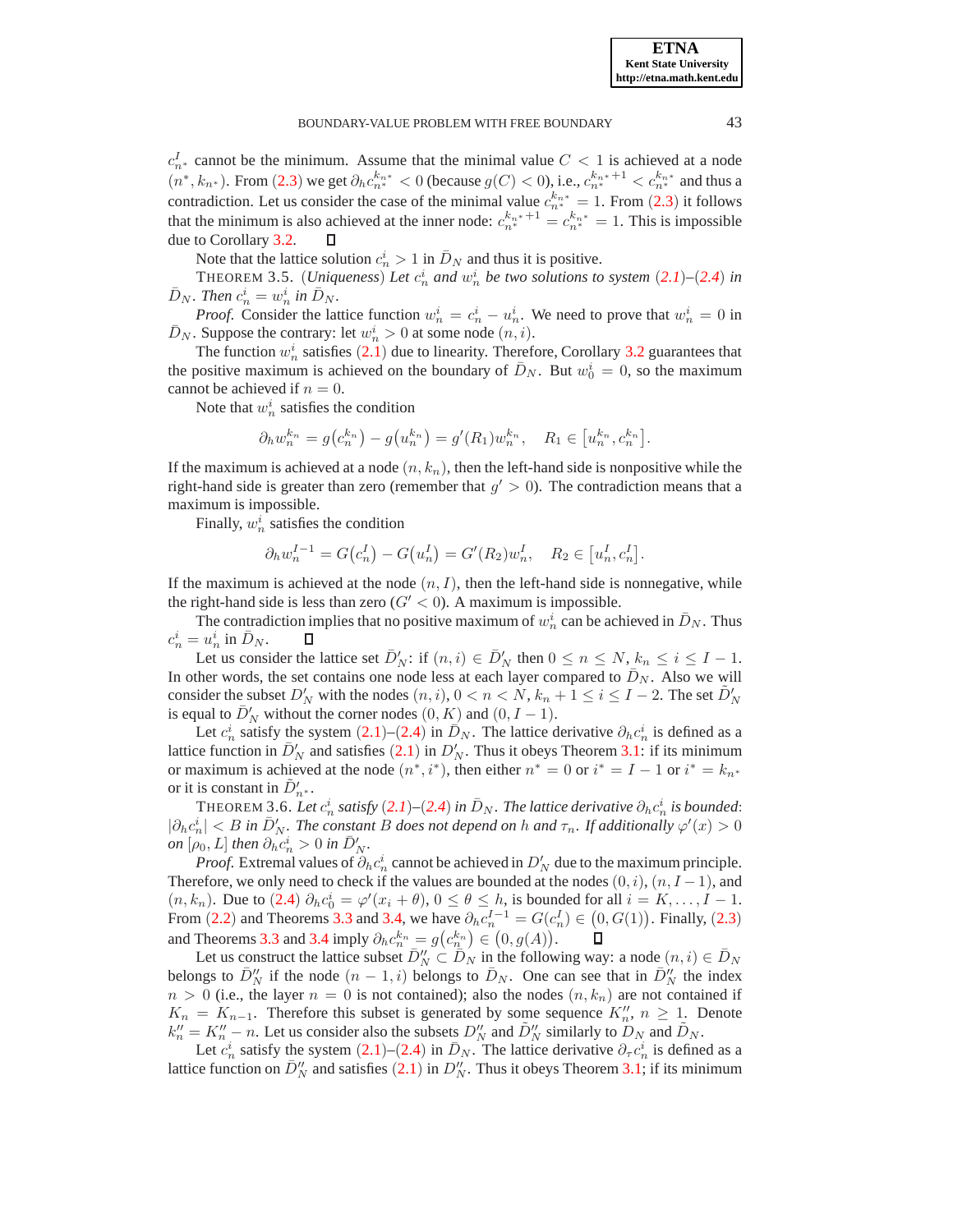or maximum is achieved at the node  $(n^*, i^*)$  then either  $n^* = 1$  or  $i^* = I$  or  $i^* = k''_{n^*}$  or it is constant in  $\tilde{D}_N^{\prime\prime}$ .

<span id="page-4-0"></span>**THEOREM** 3.7. Let  $c_n^i$  satisfy ([2.1](#page-2-1))–([2.4](#page-2-1)) in  $\bar{D}_N$ . The lattice derivative  $\partial_\tau c_n^i$  is bounded:  $|\partial_{\tau} c_n^i| < Z$  *in*  $\overline{D}_N^n$ *. The constant* Z *does not depend on* h *and*  $\tau_n$ *.* 

*Proof.* Extremal values of  $\partial_h c_n^i$  cannot be achieved in  $D''_N$  due to the maximum principle. Therefore, we only need to check if the values of  $\partial_{\tau} c_n^i$  are bounded at the nodes  $(n, I)$ ,  $(n, k''_n)$ , and  $(0, i)$ .

Consider two nodes  $(n + 1, I)$  and  $(n, I)$ ,  $n \ge 0$ . Due to  $(2.2)$  $(2.2)$  $(2.2)$ ,

$$
c_{n+1}^I - c_{n+1}^{I-1} = hG(c_{n+1}^I), \quad c_n^I - c_n^{I-1} = hG(c_n^I).
$$

Substract the second expression from the first one and divide by  $\tau_n$ ,

$$
\partial_{\tau} c_{n+1}^I - \partial_{\tau} c_{n+1}^{I-1} = hG'(Q_1)\partial_{\tau} c_{n+1}^I, \quad Q_1 \in [c_n^I, c_{n+1}^I].
$$

As  $G' < 0$ , the positive maximum and negative minimum of the function  $\partial_{\tau} c_n^i$  cannot be achieved for  $i = I$ , otherwise the contradiction appears.

Now consider two nodes  $(n + 1, k''_{n+1})$  and  $(n, k''_n)$ ,  $n \ge 0$ . There can be two cases. First, let us study the case  $K''_{n+1} = K''_n + 1$ . Due to  $(2.3)$  $(2.3)$  $(2.3)$ ,

$$
c_{n+1}^{k''+1} - c_{n+1}^{k''} = hg\left(c_{n+1}^{k''}\right), \quad c_n^{k''+1} - c_n^{k''} = hg\left(c_n^{k''}\right).
$$

Substract the second expression from the first one and divide by  $\tau_n$ ,

$$
\partial_{\tau} c_{n+1}^{k''+1} - \partial_{\tau} c_{n+1}^{k''} = h g'(Q_2) \partial_{\tau} c_{n+1}^{k''}, \quad Q_2 \in \left[ c_n^{k''} , c_{n+1}^{k''} \right].
$$

As  $g' > 0$ , the positive maximum and negative minimum of the function  $\partial_{\tau} c_n^i$  cannot be achieved at the node  $(n, k_n'')$  if  $K_n'' = K_{n-1}'' + 1$ .

Second, we study the case  $K''_{n+1} = K''_n$ . Due to ([2.3](#page-2-1))

$$
c_{n+1}^{k''_n} - c_{n+1}^{k''_n-1} = hg\left(c_{n+1}^{k''_n-1}\right), \quad c_n^{k''_n+1} - c_n^{k''_n} = hg\left(c_n^{k''_n}\right).
$$

Substract the first expression from the second one,

$$
\left(c_{n+1}^{k''-1} - c_n^{k''_n}\right) + \left(c_n^{k''+1} - c_{n+1}^{k''}\right) = -hg'(Q_3)\left(c_{n+1}^{k''-1} - c_n^{k''_n}\right), \quad Q_3 \in \left[c_n^{k''_n}, c_{n+1}^{k''-1}\right].
$$

Now let us transform the first bracket on the left-hand side,

$$
c_{n+1}^{k_{n}^{\prime\prime}-1}-c_{n}^{k_{n}^{\prime\prime}}=c_{n+1}^{k_{n}^{\prime\prime}-1}-c_{n+1}^{k_{n}^{\prime\prime}}+c_{n+1}^{k_{n}^{\prime\prime}}-c_{n}^{k_{n}^{\prime\prime}}=-\partial_{h}c_{n+1}^{k_{n}^{\prime\prime}-1}h+\partial_{\tau}c_{n+1}^{k_{n}^{\prime\prime}}\tau_{n},
$$

and the second bracket on the left-hand side,

$$
c_n^{k''_n+1} - c_{n+1}^{k''_n} = \partial_h c_{n+1}^{k''_n} h - \partial_\tau c_{n+1}^{k''_n+1} \tau_n.
$$

The bracket on the right-hand side equals the first one on the left-hand side. Therefore,

$$
(1 + hg'(Q_3))\partial_\tau c_{n+1}^{k''_n} = \partial_\tau c_{n+1}^{k''_n+1} + \frac{h}{\tau_n} \Big( \partial_h c_{n+1}^{k''_n-1} - \partial_h c_{n+1}^{k''_n} \Big) + \frac{h^2}{\tau_n} g'(Q_3) \partial_h c_{n+1}^{k''_n-1}.
$$

The big bracket equals  $-\partial_{hh}c_{n+1}^{k''_n}h = -\partial_{\tau}c_{n+1}^{k''_n}h$  (we have used ([2.1](#page-2-1))). Thus,

$$
(1 + hg'(Q_3))\partial_\tau c_{n+1}^{k''_n} = \partial_\tau c_{n+1}^{k''_n+1} + \frac{h^2}{\tau_n} \Big( g'(Q_3)\partial_h c_{n+1}^{k''_n} - \partial_\tau c_{n+1}^{k''_n} \Big).
$$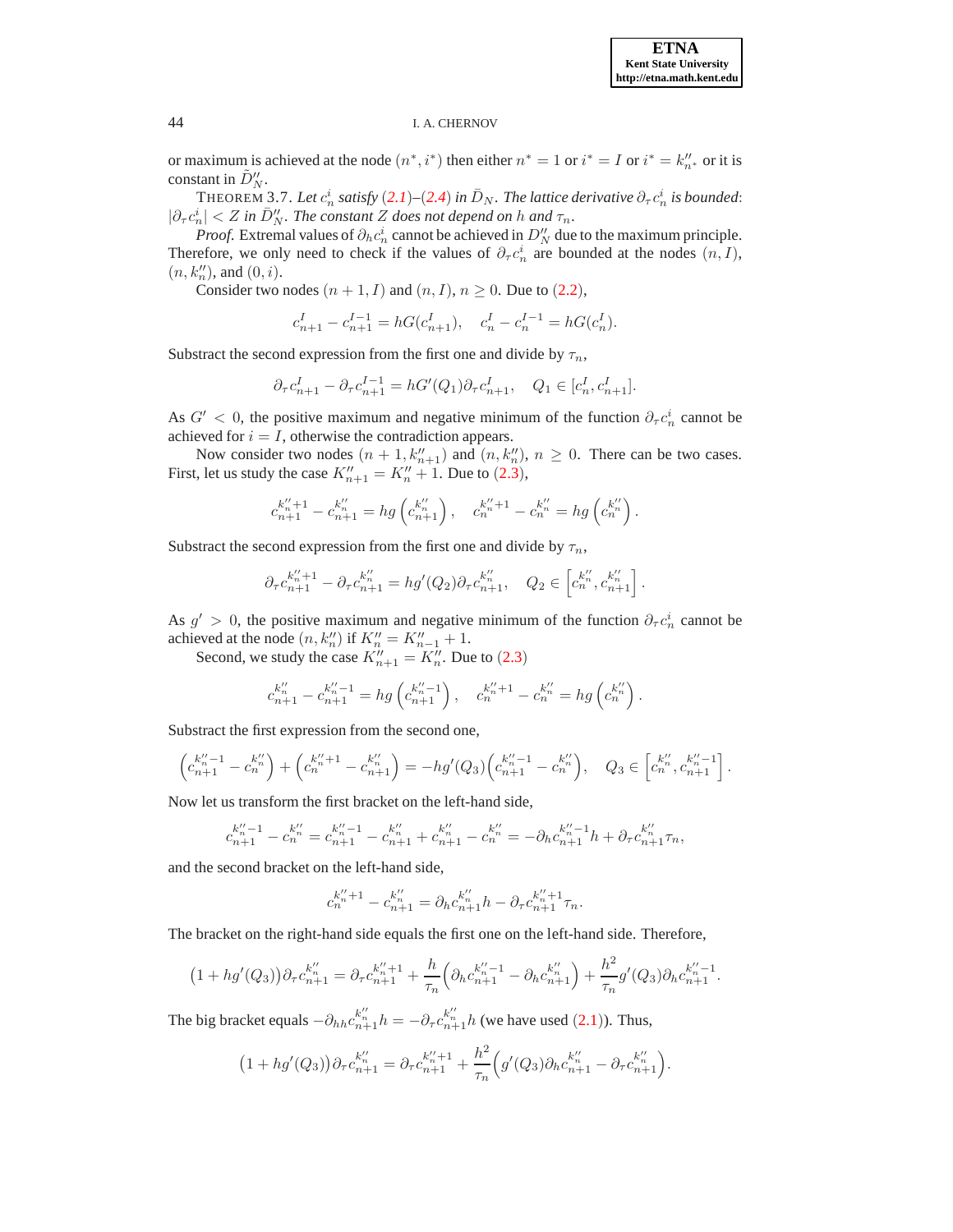Then due to boundedness,  $\partial_h c_n^i \leq B$ ,

$$
(1 + hg'(Q_3)) \partial_{\tau} c_{n+1}^{k''_n} \leq \partial_{\tau} c_{n+1}^{k''_n+1} + \frac{h^2}{\tau_n} \Big( g'(Q_3)B - \partial_{\tau} c_{n+1}^{k''_n} \Big).
$$

Now we see that if  $\partial_{\tau} c_{n+1}^{k''}$  is the maximal positive value, then it is less than  $\max_{[1,A]}(g')B$ . Otherwise, the bracket in the right-hand side is negative and thus

$$
\partial_\tau c_{n+1}^{k_{n}''}\leq \partial_\tau c_{n+1}^{k_{n}''+1}.
$$

A similar argument shows that the minimal possible value is also bounded.

Now let us study the case  $n = 1$ . Let  $\varepsilon^i = c_1^i - c_0^i$  and consider ([2.1](#page-2-1)) for  $n = 1$ ,  $K \leq i \leq I-1$ :

$$
\partial_{\tau} c_1^i = \frac{c_1^{i-1} - 2c_1^i + c_1^{i+1}}{h^2} = \frac{c_0^{i-1} - 2c_0^i + c_0^{i+1}}{h^2} + \frac{\varepsilon^{i-1} - 2\varepsilon^i + \varepsilon^{i+1}}{h^2}.
$$

But  $c_0^{i-1} - 2c_0^i + c_0^{i+1} = h^2 \varphi''(x_i) + o(h^2)$  and thus the first term in the right-hand side is bounded. Besides  $\partial_{\tau} c_1^i = \varepsilon^i / \tau_0$ . Therefore,

$$
\tau_0^{-1} \varepsilon^i = h^{-2} \big( \varepsilon^{i-1} - 2\varepsilon^i + \varepsilon^{i+1} \big) + R(i).
$$

Here  $R(i)$  is bounded independently on h and  $\tau_0$ . Let the function  $\partial_{\tau} c_n^i$  reach a positive maximum at the node  $(1, i^*)$ ; then  $\varepsilon^{i^*}$  also reaches the positive maximum. But the first term in the right-hand side is negative; so  $\tau_0^{-1} \varepsilon^i \le R(i)$  and thus is bounded. A similar argument applies to the negative minimum.

Let us sum this all up. Minimal and maximal values of the lattice function  $\partial_{\tau} c_n^i$  in  $\bar{D}_N^{\prime\prime}$ are achieved at the nodes  $(n^*, i^*)$  for either  $n^* = 1$  or  $i^* = I$  or  $i^* = k''_{n^*}$ . But these extremal values are bounded independently on the steps; therefore there exists Z such that  $|\partial_\tau c_n^i| \leq Z$ in  $\bar{D}_N^{\prime\prime}$ .

<span id="page-5-0"></span>COROLLARY 3.8. *The second lattice derivative*  $\partial_{hh}c_n^i$  *is bounded independently of the steps at nodes where it is defined.*

COROLLARY 3.9. If the initial distribution has a positive second derivative  $\varphi''(x) > 0$ *and the step h is sufficiently small, then*  $\partial_{\tau} c_n^i > 0$  *in*  $\overline{D}_N^{\prime\prime}$ .

COROLLARY 3.10. Let  $\varphi'(x) > 0$  and  $\varphi''(x) > 0$  and the step h be sufficiently small. *Then*  $0 < \partial_h c_n^i < B$  *in*  $\overline{D}_N^i$  *and*  $\overline{B} = \partial_h c_0^{I-1}$ *.* 

*Proof.* As  $\partial_{\tau} c_n^i > 0$ , then also  $\partial_{hh} c_n^i > 0$  at nodes where it is defined. This implies, in particular,  $\partial_h c_n^{k_n} < \partial_h c_n^{k_n+1}$  and therefore the maximal value of  $\partial_h c_n^i$  cannot be achieved at a node  $(n, k_n)$ . As  $\partial_{\tau} c_n^i > 0$ ,  $c_n^I$  increases; due to monotonicity of the function G the right-hand side of ([1.2](#page-0-0)) decreases. Thus if the maximal value of  $\partial_h c_n^i$  is achieved at a node  $(n, I)$ , then  $n = 0$ . The only possibility for the maximum is the node  $(0, I - 1)$ . D

**4. Choosing the time step.** Up to this point we considered the given lattice; the spatial step h, the time steps  $\tau_n$ , the sequence  $K_n$  (it generates the subset  $D_N$ ), and the time T were fixed. But  $\tau_n$  and  $K_n$  have to be determined. Some equations must be added to the system  $(2.1)$  $(2.1)$  $(2.1)$ – $(2.4)$  $(2.4)$  $(2.4)$  to find not only unknown  $c_n^i$  but also unknown  $\tau_n$  and  $K_n$ .

Let us consider the lattice analogue of the Stefan condition  $(1.4)$  $(1.4)$  $(1.4)$ ,

$$
\partial_{\tau}\rho_{n+1} = \frac{\rho_{n+1} - \rho_n}{\tau_n} = -\frac{g(c_n^{k_n})}{c_n^{k_n}}.
$$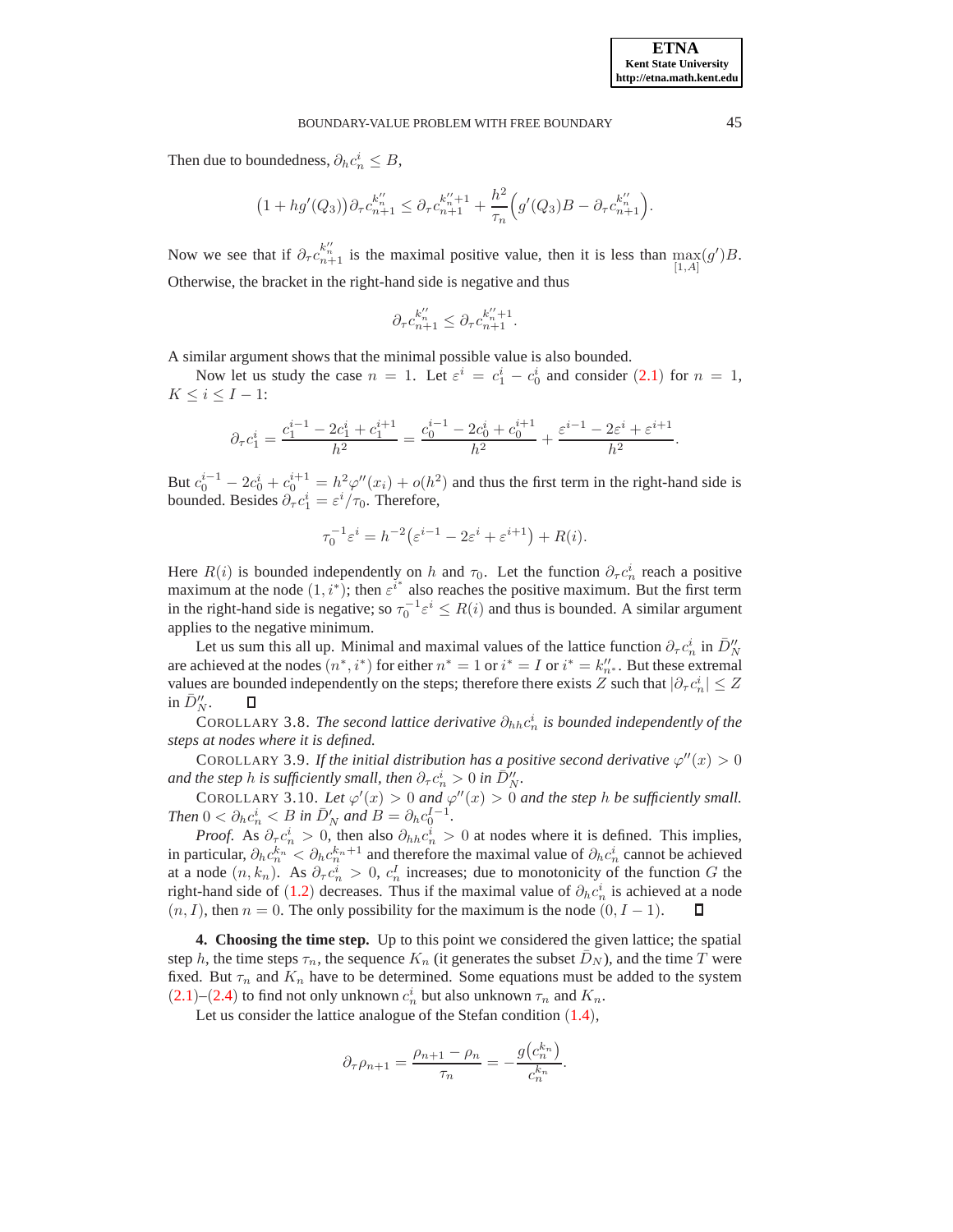We have already proved that  $c_n^{k_n} > 1$  and thus the shift of the free boundary is negative:  $\rho_{n+1} - \rho_n < 0$ . In order to make the absolute value of this shift equal h (up to the error of approximation), we need to choose the special  $\tau_n$ ,

$$
\tau_n = \frac{c_n^{k_n}}{g(c_n^{k_n})}h.
$$

However, it can turn out that  $c_n^{k_n}$  is close to unity, so  $g(c_n^{k_n})$  is too small and then  $\tau_n$  is too large. If  $\tau_n$  does not tend to zero as  $h \to 0$ , then there is no approximation.

From  $(1.4)$  $(1.4)$  $(1.4)$  it follows that the boundary moves slowly when the concentration near the boundary is close to unity:  $\rho \approx -g'(c_n^{k_n})(c_n^{k_n}-1)$ . Therefore let us assume that for small  $c_n^{k_n}$ , the boundary does not move. Let us consider  $c_n^{k_n}$  small if

$$
(4.1) \t\t g\big(c_n^{k_n}\big) < \varphi'(\rho_0)\sqrt{h}.
$$

The left-hand side is positive. Let the step h obey the inequality  $h \leq 1$ . The reason is to guarantee that the initial distribution is not small.

<span id="page-6-3"></span>Summing this up, we choose the steps  $\tau_n$  as follows,

<span id="page-6-0"></span>
$$
(4.2) \ \tau_n = \begin{cases} \frac{c_n^{k_n}}{g(c_n^{k_n})}h, & \text{if } g(c_n^{k_n}) \ge \varphi'(\rho_0)\sqrt{h}, \\ \frac{g^{-1}(\varphi'(\rho_0)\sqrt{h})}{\varphi'(\rho_0)}\sqrt{h} & \text{otherwise.} \end{cases} \qquad 0 \le n \le N - 1,
$$

Here  $g^{-1}$  is for the inverse function,  $\Gamma = \text{const}$  is independent of h. Note that bounds for the time step  $\tau_n > h/g(A), \tau_n < \bar{\tau} = O(\sqrt{h})$  hold.

In the first, case the boundary shifts left one step  $h$  during a time step; in the second case, it remains motionless. In other words, in the first case we add a node to the new layer, while in the second case we do not. Therefore,

<span id="page-6-1"></span>(4.3) 
$$
K_{n+1} = \begin{cases} K_n, & \text{if } g(c_n^{k_n}) \ge \varphi'(\rho_0) \sqrt{h}, \\ K_n + 1, & \text{otherwise.} \end{cases} \qquad 0 \le n \le N - 1,
$$

The system  $(2.1)–(2.4)$  $(2.1)–(2.4)$  $(2.1)–(2.4)$  $(2.1)–(2.4)$  $(2.1)–(2.4)$ ,  $(4.2)$  $(4.2)$  $(4.2)$ , and  $(4.3)$  $(4.3)$  $(4.3)$  is called the system  $(*)$ .

PROPOSITION 4.1. Let  $c_n^i$  satisfy the system  $(*)$  in  $\bar{D}_1$ . Then  $\partial_h c_n^i \neq \text{const}$  in  $\bar{D}_N'$ .

*Proof.* Due to  $h < 1$  the initial value  $\varphi(\rho_0)$  is not small and thus  $K_1 = K_0 = K$ . Thus the layer  $n = 1$  has one node more compared to the layer  $n = 0$ . Assume that the lattice derivative  $\partial_h c_n^i$  is constant in  $\overline{D}'_1$ . Then due to ([2.4](#page-2-1))  $\partial_h c_n^i = \varphi'(\rho_0)$  in  $\overline{D}'_1$ . In particular,  $\partial_h c_0^K = \partial_h c_1^{K-1}$  and from ([2.3](#page-2-1)) we have  $g(c_0^K) = g(c_1^{K-1})$ . As  $g(c)$ is monotonic, this means  $c_0^K = c_1^{K-1}$ . Thus  $c_1^K = c_0^K + \varphi'(\rho_0)h$ . In the similar way,  $c_1^{K+i} = c_0^K + \varphi'(\rho_0)(i+1)h$ . Thus  $c_1^N = c_0^K + \varphi'(\rho_0)(N - K + 1)h$ . As the derivative is constant,  $c_0^N = c_0^K + \varphi'(\rho_0)(N - K)h \neq c_1^N$ . However, due to ([2.2](#page-2-1))  $G(c_0^N) = G(c_1^N)$ and, thus,  $c_0^N = c_1^N$  because  $G(c)$  is monotonic. This contradiction shows that  $\partial_h c_n^i$  cannot be constant in  $\tilde{D}'_1$  and thus in  $\overline{D}'_N$  for any  $N \ge 1$ .  $\Box$ 

**5. Solving the system.** We are going to present an algorithm for the solution of the system (\*). Thus we will prove that it has a solution. A solution is a set  $\tau_n$  for  $0 \le n \le N-1$ ,  $K_n$  for  $0 \le n \le N$ ,  $c_n^i$  for  $0 \le n \le N$ ,  $k_n \le i \le I$  for given natural  $M$ ;  $h < 1$ ,  $I$ ,  $K$ ,  $N$ , and T are uniquely determined.

Let us develop a sweep method to obtain  $c_n^i$  when the  $c_{n-1}^i$  are already known. Denote  $X = c_n^{k_n}$ ,  $Y = c_n^I$ . Express all  $c_n^i$ ,  $i = k_n + 1, \ldots, I - 1$  via  $c_n^{i+1}$  and X linearly with unknown coefficients,

<span id="page-6-2"></span>(5.1) 
$$
c_n^i = a_i c_n^{i+1} + b_i + d_i X.
$$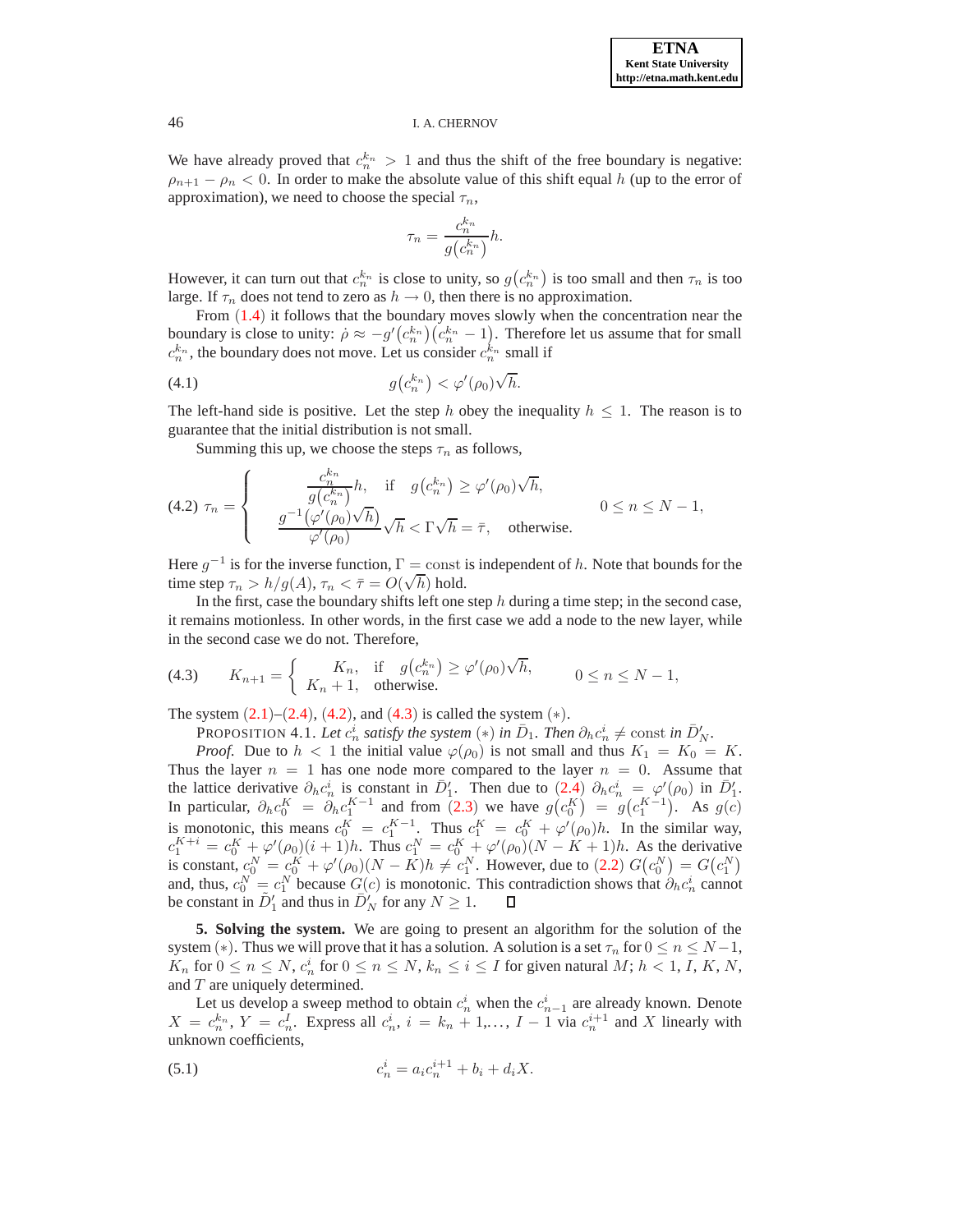.

#### BOUNDARY-VALUE PROBLEM WITH FREE BOUNDARY 47

Substitute ([5.1](#page-6-2)) into ([2.1](#page-2-1)) instead of  $c_n^{i-1}$  for  $i = k_n + 2, \ldots, I-1$ . The result is

$$
c_n^i = \frac{c_n^{i+1} + S_n c_{n-1}^i + b_{i-1} + d_{i-1}X}{2 + S_n - a_{i-1}}
$$

Here  $S_n = h^2 / \tau_{n-1}$ . Then

<span id="page-7-0"></span>(5.2) 
$$
a_i = (2 + S_n - a_{i-1})^{-1}, \quad b_i = a_i (S_n c_{n-1}^i + b_{i-1}), \quad d_i = a_i d_{i-1}.
$$

This are the recurrent sequences. To get the initial values consider ([2.1](#page-2-1)) for  $i = k_n + 1$ ,

$$
c_n^{k_n+1} = \frac{c_n^{k_n+2} + S_n c_{n-1}^{k_n+1} + X}{2 + S_n}.
$$

Hence,  $a_{k_n+1} = d_{k_n+1} = (2 + S_n)^{-1}$ ,  $b_{k_n+1} = a_{k_n+1} S_n c_{n-1}^{k_n+1}$ . Now express  $c_n^i$ ,  $i = k_n + 1, \ldots, I - 1$  via  $c_n^{i-1}$  similarly,

(5.3) 
$$
c_n^i = A_i c_n^{i-1} + B_i + D_i Y.
$$

Analogously,

<span id="page-7-1"></span>
$$
A_i = (2 + S_n - A_{i+1})^{-1}, \quad B_i = A_i (S_n c_{n-1}^i + B_{i+1}), \quad D_i = A_i D_{i+1},
$$

with initial values  $A_{I-1} = D_{I-1} = (2 + S_n)^{-1}$ ,  $B_{I-1} = A_{I-1} S_n c_{n-1}^{I-1}$ .

PROPOSITION 5.1. *The following inequalities hold for*  $k_n + 1 \le i \le I - 1$ :  $a_i \in (0, 1)$ *,*  $a_{i+1} > a_i, d_i \in (0, 0.5), d_{i+1} < d_i, b_i > 0, a_i < 1 - \Gamma_1 h^{\frac{3}{4}}$  for some constant  $0 < \Gamma_1 < 1$ . *The same inequalities hold for*  $A_i$ ,  $B_i$ ,  $D_i$ .

*Proof*. The first five inequalities are proven by induction; obviously they are true for  $i = k_n + 1$ ; if they hold for some i then ([5.2](#page-7-0)) shows that they also do for  $i + 1$ .

The sequence  $a_i$  increases and is bounded; therefore it has an upper bound. To calculate it find the fixed point a of the function  $a_i(a_{i-1})$ , i.e., solve the equation  $a^2 - (2+S_n)a+1 = 0$ . It has a real root a from  $(0, 1)$ . If  $a_i = a$  then  $a_{i+1} = a$ . As  $a_{k_n+1} < a$ , so  $a_i < a$ ,  $1 - a_i > 1 - a$ . Let us estimate

$$
1 - a = \frac{\sqrt{4S_n + S_n^2} - S_n}{2} = \frac{2S_n}{\sqrt{4S_n + S_n^2} + S_n} = \frac{2h^2}{\sqrt{4h^2\tau_{n-1} + h^4} + h^2} =
$$
  
= 
$$
\frac{2h}{\sqrt{4\tau_{n-1} + h^2} + h} > \frac{2h}{\sqrt{4\bar{\tau} + h^2} + h} = \frac{2h}{\sqrt{4\Gamma\sqrt{h} + h^2} + h} >
$$
  

$$
> \frac{h}{\sqrt{4\Gamma\sqrt{h} + h^2}} > \frac{h^{3/4}}{\sqrt{4\Gamma + h^{3/2}}} > \frac{h^{3/4}}{\sqrt{4\Gamma + 1}} = \Gamma_1 h^{\frac{3}{4}}.
$$

This finishes the proof. The proof for  $A_i$ ,  $B_i$ ,  $D_i$  is similar.  $\Box$ 

<span id="page-7-2"></span>Substitute ([5.1](#page-6-2)) for  $i = I - 1$  and ([5.3](#page-7-1)) for  $i = k_n + 1$  into ([2.2](#page-2-1)) and ([2.3](#page-2-1)), respectively,

(5.4)  $Y(1 - a_{I-1}) - hG(Y) = b_{I-1} + d_{I-1}X,$ 

(5.5) 
$$
X(1 - A_{k_n+1}) + hg(X) = B_{k_n+1} + D_{k_n+1}Y.
$$

This is a system of two non-linear equations with two unknowns,  $X$  and  $Y$ .

We have proved that a solution to the lattice problem  $(2.1)$  $(2.1)$  $(2.1)$ – $(2.4)$  $(2.4)$  $(2.4)$  with any steps h and  $\tau_n$ is greater than unity and bounded independently of the step sizes. Therefore we can suppose without loss of generality that the function  $g(c)$  grows faster than c: let  $g(c)/c \rightarrow \infty$  as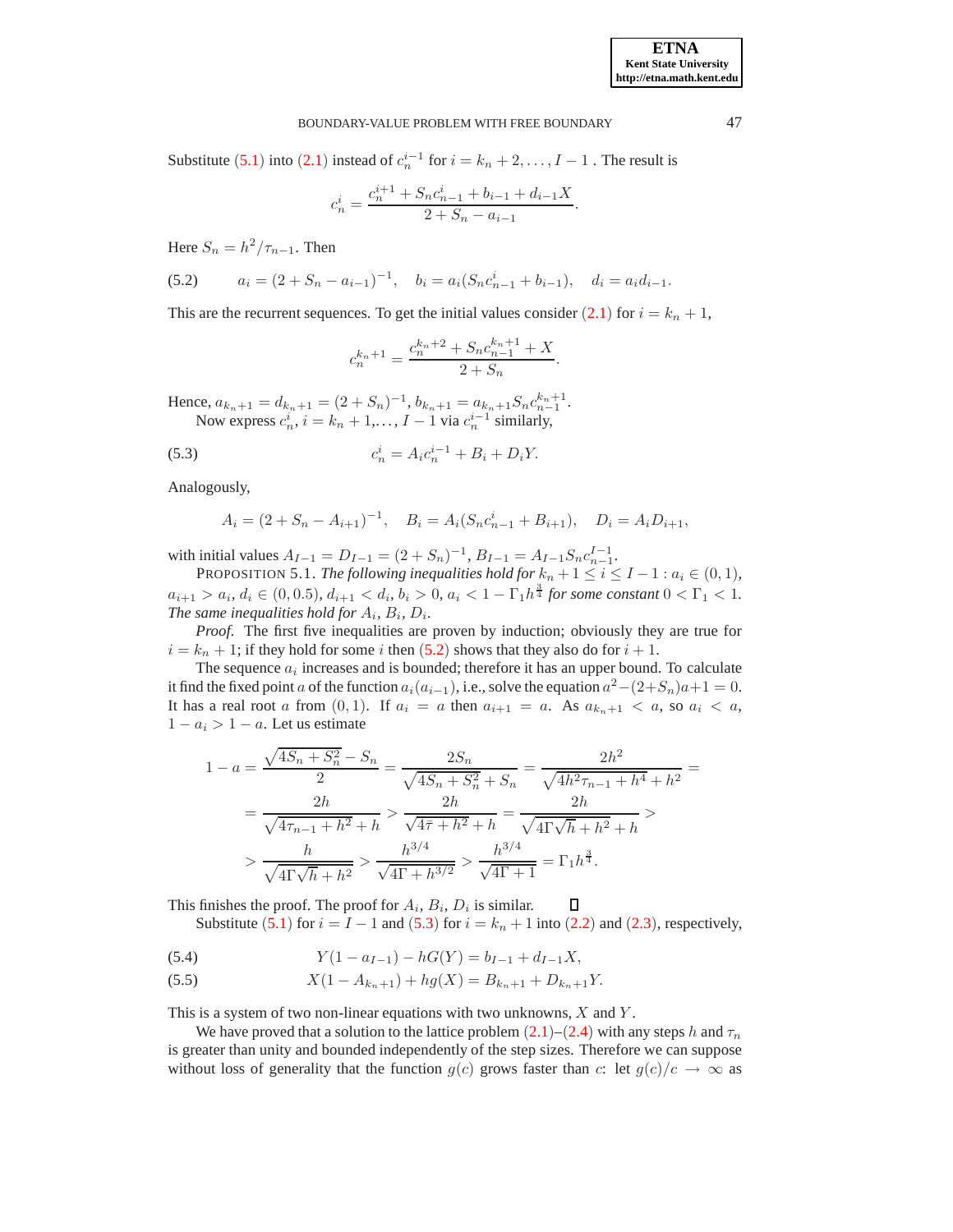

 $c \to \infty$ . For technical purposes we may need  $G(c)$  for negative c; suppose that it remains continuous and monotonic and thus  $G(c) > 0$  for  $c < 0$ .

THEOREM 5.2. *The system of equations*(*[5.4](#page-7-2)*) *and* (*[5.5](#page-7-2)*) *has a solution*; *if* h *is sufficiently small, then the solution is unique.*

*Proof.* Let us express Y as a function of X defined by  $(5.5)$  $(5.5)$  $(5.5)$ . We see that  $Y(0) < 0$ because  $g(1) = 0$  and increases (and thus  $g(0) \le 0$ ),  $B_i > 0$ ,  $D_i > 0$ . On the other hand,  $Y(+\infty) = +\infty$  because  $1 - A_i > 0$ . Moreover,  $Y(X)$  grows faster than X.

Now substitute  $Y(X)$  into ([5.4](#page-7-2)) and consider the continuous function

$$
F(X) = Y(X)(1 - a_{I-1}) - hG(Y(X)) - b_{I-1} - d_{I-1}X.
$$

If  $F(X^*) = 0$ , then the pair  $(X^*, Y(X^*))$  is a solution to the system of equations [\(5.4\)](#page-7-2) and [\(5.5\)](#page-7-2). To prove that  $F(X)$  has a zero, note that  $F(0) < 0$  (because  $a_i < 1$ , G is decreasing,  $b_i > 0$ ,  $d_i > 0$ ) and  $F(\infty) = \infty$  (because  $a_i < 1$  and  $Y(X)$  grows faster than X). Hence, there exist  $X^* \ge 0$  and  $Y^* = Y(X^*)$ , such that equations ([5.4](#page-7-2)) and ([5.5](#page-7-2)) are satisfied.

To prove the uniqueness, let us show that the derivative  $F'(X) > 0$ ,

$$
D_{k_n+1}F'(X) = D_{k_n+1}Y'(X)\left(1 - a_{I-1} - hG'(Y(X))\right) - D_{k_n+1}d_{I-1} =
$$

$$
\left((1 - A_{k_n+1}) + hg'(X)\right)\left(1 - a_{I-1} - hG'(Y(X))\right) - D_{k_n+1}d_{I-1}.
$$

To prove that  $F'(X) > 0$ , it is sufficient to show that

$$
1 - A_{k_n+1} > D_{k_n+1}, \quad 1 - a_{I-1} > d_{I-1}.
$$

These inequalities are proved similarly, so let us prove the second one,

$$
1 - a_{I-1} > \Gamma_1 h^{\frac{3}{4}}, \quad d_{I-1} = d_{k_n+1} \prod_{m=k_n+2}^{I-1} a_m < \frac{1}{2} \left( 1 - \Gamma_1 h^{\frac{3}{4}} \right)^{I-k_n-2}.
$$

Suppose that h is small enough so that  $2(1 - \Gamma_1 h^{\frac{3}{4}})^2 > 1$ . Then

$$
d_{I-1} < \left(1 - \Gamma_1 h^{\frac{3}{4}}\right)^{I-k_n} < \left(1 - \Gamma_1 h^{\frac{3}{4}}\right)^{I-K} = \left(1 - \Gamma_1 h^{\frac{3}{4}}\right)^{\frac{L-\rho_0}{h}}.
$$

The function  $f(z) = (1 - z)^{\frac{1}{z}}$  is decreasing. Therefore,  $f(z) < f(0) = \exp(-1)$ . Thus,

$$
d_{I-1} < \left( \left(1 - \Gamma_1 h^{\frac{3}{4}}\right)^{\frac{1}{\Gamma_1 h^{\frac{3}{4}}}} \right)^{\frac{(L-\rho_0)\Gamma_1}{h^{\frac{1}{4}}}} < \exp\left(-\frac{(L-\rho_0)\Gamma_1}{h^{\frac{1}{4}}}\right) = o(h^{\alpha})
$$

for any  $\alpha > 0$ . Hence, for sufficiently small h, we have  $d_{I-1} < \Gamma_1 h^{\frac{3}{4}}$ .  $\Box$ 

Note that a small  $h$  is not necessary for the uniqueness of the solution. Here we present the algorithm:

- 1. Let  $n = 0$ . Define  $K_0 = K$ . For  $K_0 \le i \le I$  calculate  $c_0^i$  using ([2.4](#page-2-1)).
- 2. Find  $\tau_n$  from ([4.2](#page-6-0)). Obviously  $h < \tau_n \leq \overline{\tau}$ .
- 3. Detemine  $K_{n+1}$  from ([4.3](#page-6-1)) and calculate  $k_{n+1} = K_{n+1} (n+1)$ .
- 4. If  $k_{n+1} = 0$  then stop: the problem is solved because the boundary has reached zero. Assign  $T = \sum \tau_n$ , N.
- 5. Increase n by one.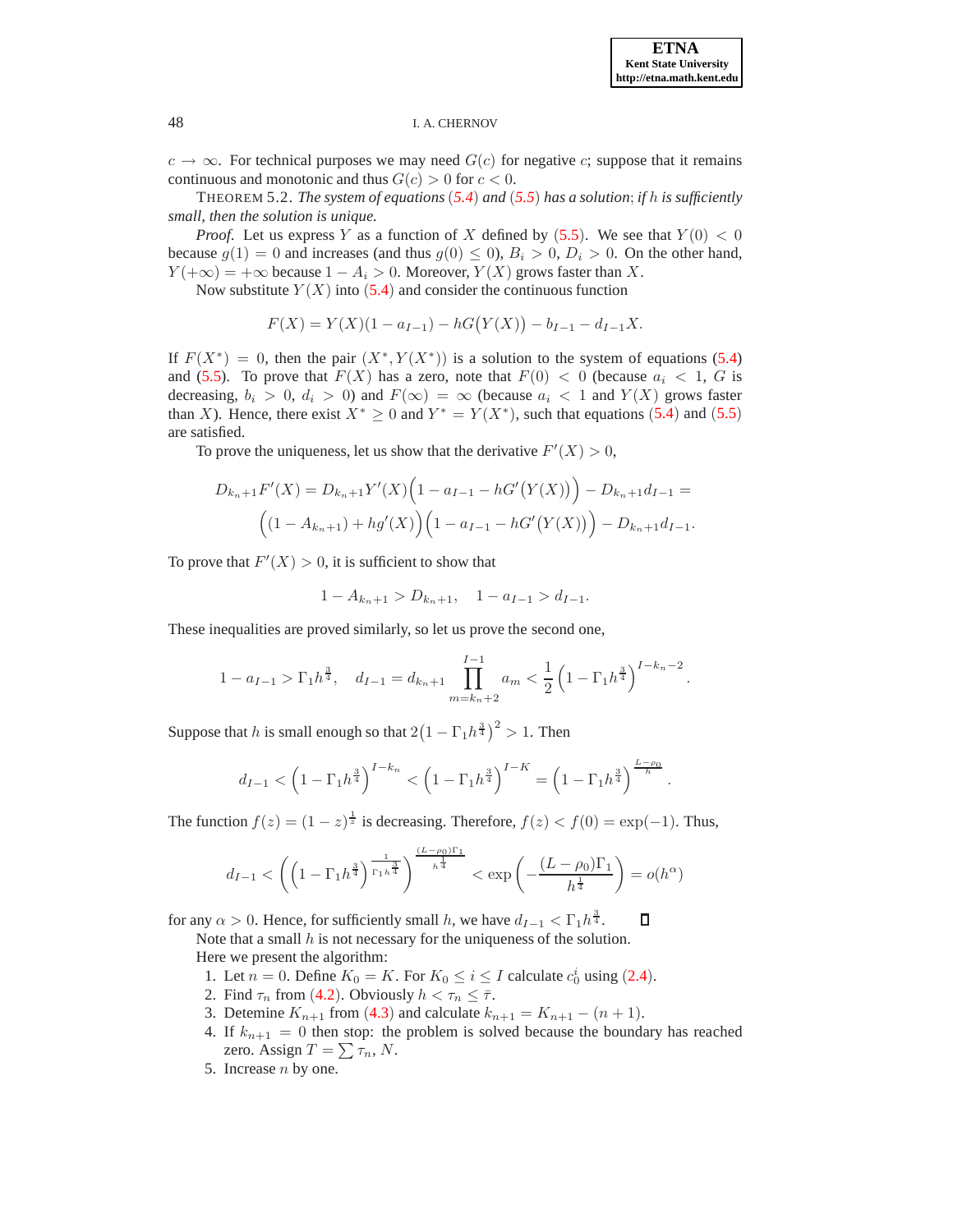### BOUNDARY-VALUE PROBLEM WITH FREE BOUNDARY 49

- 6. Solve equations  $(5.4)$  $(5.4)$  $(5.4)$  and  $(5.5)$  $(5.5)$  $(5.5)$  simultaneously to obtain X and Y.
- 7. Using ([5.1](#page-6-2)) and the computed  $a_i, b_i, d_i, X = c_n^{k_n}, Y = c_n^I$ , calculate  $c_n^i$  one by one for  $i = I - 1, I - 2, ..., k_n + 1$ . It is also possible to use ([5.3](#page-7-1)).
- 8. Go to step 2.

We have not proved that the determined  $X > 1$  and  $Y > 1$ ; but this is true because the constructed solution obeys Theorem [3.4.](#page-2-0)

THEOREM 5.3. *Provided that* h *is sufficiently small, the algorithm terminates after a finite number of steps.*

*Proof.* Suppose that the algorithm never stops; the boundary moves only in a finite number of steps. Thus, after the finite number of steps the boundary does not move  $(k_n = \text{const}$  for sufficiently large *n*). Let us see how the amount of matter changes,

$$
\sum_{i=k_n+1}^{I-1} c_n^i h - \sum_{i=k_n+1}^{I-1} c_{n-1}^i h = \sum_{i=k_n+1}^{I-1} \partial_\tau c_n^i \bar{\tau} h = \sum_{i=k_n+1}^{I-1} \partial_{hh} c_n^i h \bar{\tau} = \sum_{i=k_n+1}^{I-1} \partial_h (\partial_h c_n^{i-1}) h \bar{\tau}
$$

$$
= \sum_{i=k_n+1}^{I-1} (\partial_h c_n^i - \partial_h c_n^{i-1}) \bar{\tau} = (\partial_h c_n^{I-1} - \partial_h c_n^{k_n}) \bar{\tau}.
$$

The boundary does not move, so  $c_n^{k_n}$  is small, and thus

$$
g(c_n^{k_n}) < \varphi'(\rho_0)\sqrt{h} < \varphi'(\rho_0) \quad \text{and} \quad c_n^{k_n} < g^{-1}(\varphi'(\rho_0)) = \varphi(\rho_0).
$$

It is necessary that  $\partial_h c_n^{I-1} - \varphi'(\rho_0) \sqrt{h} \to 0$ , otherwise the amount  $\sum_{n=1}^{I-1}$  $i=k_n+1$  $c_n^ih$  grows

to infinity and some  $c_n^i$  become greater than A for large n. Thus if n is large,

$$
G(c_n^I) = \partial_h c_n^{I-1} \approx \varphi'(\rho_0) \sqrt{h} \quad \text{and} \quad c_n^I \approx G^{-1}(\varphi'(\rho_0) \sqrt{h}) > \varphi(\rho_0) + \epsilon.
$$

The last inequality holds for sufficiently small h and some  $\epsilon > 0$ . Hence,  $c_n^I - c_n^{k_n} > \epsilon$ .

On the other hand, if  $\partial_h c_n^{k_n+1}$  and  $\partial_h c_n^{I-1}$  remain small, then  $\partial_h c_n^i$  for all  $i = k_n, \ldots, I - 1$  become small for sufficiently large n. This follows from the maximum principle. So we can assume that  $|\partial_h c_n^i| < \varphi'(\rho_0) \sqrt{h}$  for  $i = k_n, \dots, I-1$ . Then

$$
c_n^I - c_n^{k_n} = \sum_{i=k_n}^{I-1} \partial_h c_n^i h < \sum_{i=1}^I \varphi'(\rho_0) h \sqrt{h} = \varphi'(\rho_0) h^{\frac{3}{2}} I < \varphi'(\rho_0) L \sqrt{h}.
$$

If h is sufficiently small, this is below any  $\epsilon > 0$ . Thus we have the contradiction.

It is easy to show that the time  $T(h) = \sum \tau_n$  is also finite and, moreover, bounded for all h:  $T(h) \leq \overline{T}$  for some  $\overline{T}$ .

**6. Order of approximation.** Let us suppose that the classical smooth solution  $\rho(t)$ ,  $c(t, x) > 1$  to the boundary-value problem  $(1.1)$  $(1.1)$  $(1.1)$ – $(1.5)$  $(1.5)$  $(1.5)$  exists. We need to see how large the error is if we substitute it into the system (∗).

First, we see that, for all  $n, \tau_n \to 0$  as  $h \to 0$ , and thus, the rate of convergence is at least  $\bar{\tau} = O(\sqrt{h})$ . Consider the equation  $\partial_{\tau} c_n^i - \partial_{hh} c_n^i = \Psi_n^i$ . If  $c_n^i$  is a solution to ([2.1](#page-2-1)) then  $\Psi_n^i \equiv 0$  in  $D_N$ . Substitute the values of the exact solution  $c(t_n, x_i)$  at nodes of the lattice subset  $\bar{D}_N$  into the left-hand side. Then in general  $\Psi_n^i \neq 0$  is some lattice function called the discrepancy. Let  $\Psi$  denote the maximum of the absolute value of the  $\Psi_n^i$  on  $D_N$ . Using the Taylor expansion for the exact solution and the diffusion equation  $(1.1)$  $(1.1)$  $(1.1)$ , we obtain  $\Psi = O(h^2, \overline{\tau}) = O(\sqrt{h})$ . These are standard arguments of the theory of numerical methods,

Π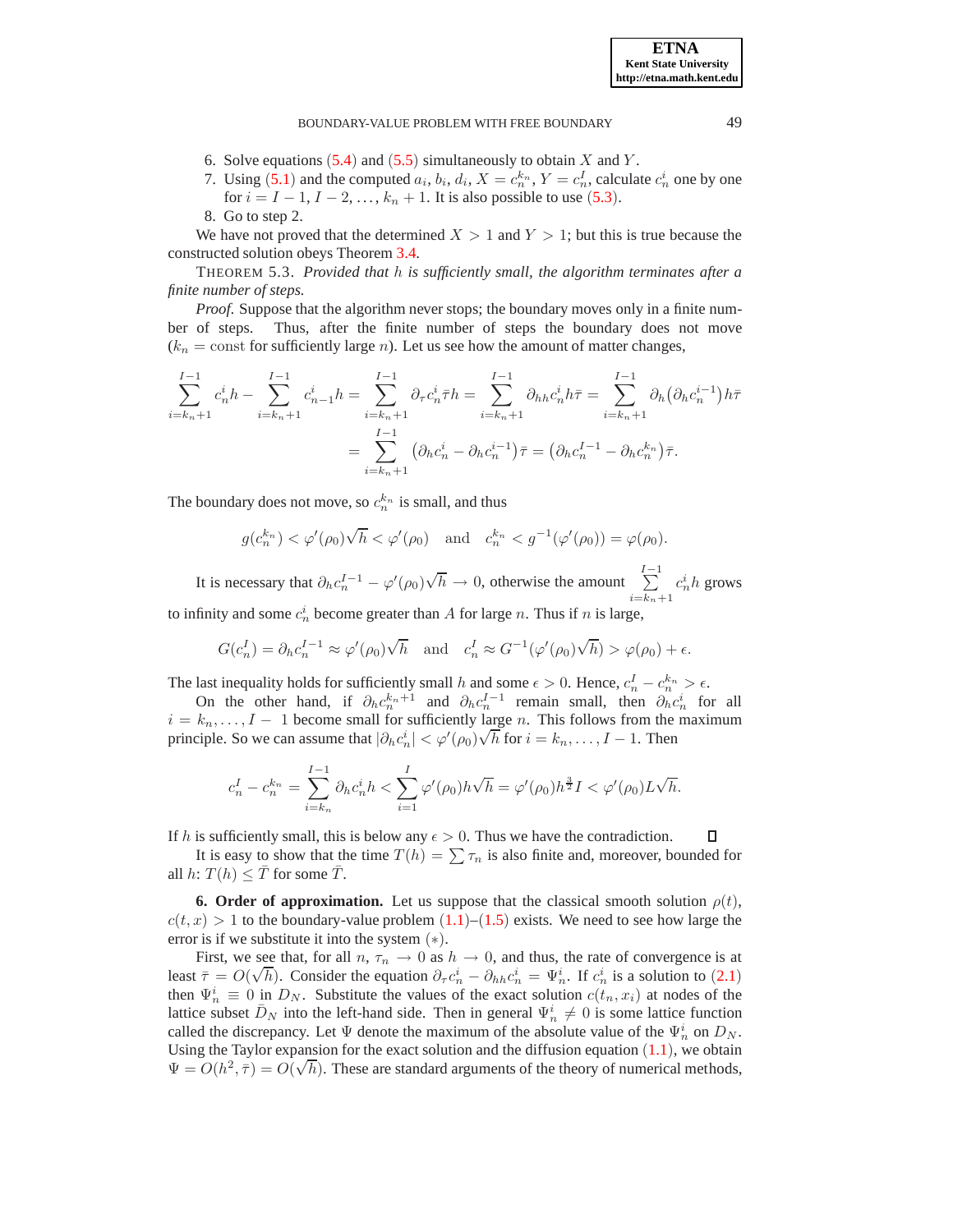

so the details are omitted. In a similar way, we substitute the exact solution into ([2.2](#page-2-1)) and ([2.3](#page-2-1)). The discrepancy turns out to be  $O(h)$ . The initial condition ([2.4](#page-2-1)) is satisfied precisely. Let us recall how we approximated the Stefan condition  $(1.4)$  $(1.4)$  $(1.4)$ ,

<span id="page-10-0"></span>(6.1) 
$$
\partial_{\tau} \rho_{n+1} = \frac{\rho_{n+1} - \rho_n}{\tau_n} = -\frac{g(c_n^{k_n})}{c_n^{k_n}}, \text{ if } g(c_n^{k_n}) \ge \varphi'(\rho_0) \sqrt{h},
$$

and zero otherwise. Substitute the exact solution  $\rho(t)$ ,  $c(t, \rho(t))$  with a discrepancy  $\Psi_n$  and apply the Stefan condition ([1.4](#page-0-0)),

$$
O(\bar{\tau}) + \Psi_n = \frac{g\Big(c(t_n, \rho(t_n))\Big)}{c(t_n, \rho(t_n))} \leq \varphi'(\rho_0)\sqrt{h}, \quad \text{if} \quad g\Big(c(t_n, \rho(t_n))\Big) < \varphi'(\rho_0)\sqrt{h},
$$

and zero otherwise. In both cases  $\Psi_n = O(\sqrt{h} + \bar{\tau}) = O(\sqrt{h})$ . Thus the total discrepancy and the order of approximation of the scheme is  $O(\sqrt{h})$ .

The order of approximation cannot be made better than  $\sqrt{h}$  by just choosing the condition ([4.1](#page-6-3)) in the form  $g(c_n^{k_n}) < \varphi'(\rho_0)h^{1-\epsilon}$  with  $\epsilon > 0.5$ . If we do so then  $\tau_n \leq \overline{\tau} = O(h^{\epsilon})$ . The discrepancy of the Stefan condition and thus the total discrepancy will become worse,  $O(h^{1-\epsilon}).$ 

**7. Convergence of approximations.** In the remainder of the paper, we assume that h is sufficiently small.

If an  $h$  is chosen, one can determine a solution using the presented algorithm. The solution is the set of T,  $\tau_n$  for  $0 \le n \le N-1$ ,  $\bar{D}_N$ , and  $c_n^i$  in  $\bar{D}_N$ . Theorem [3.5](#page-3-0) guarantees that if the domains  $\bar{D}_n$  are the same for two solutions, they coincide.

Construct the piecewise linear continuous time function  $\rho_h(t)$  by connecting the points  $(t_n, x_{k_n})$  (linear interpolation). Being piecewise linear  $\rho_h(t)$  has a piecewise constant derivative between the nodes; let us estimate it. The difference  $x_{k_{n+1}} - x_{k_n}$  is either zero (if  $K_{n+1} = K_n + 1$  or  $-h$  (if  $K_{n+1} = K_n$ ). The difference  $t_{n+1} - t_n = \tau_n$ . We know that  $\tau_n \ge h/g(A)$ . Thus the derivative between the nodes belongs to  $[-g(A), 0]$  for any h. The function  $\rho_h(t) \in [0, \rho_0]$  for all h and is defined for  $t \in [0, T(h)]$ . Let us expand it to  $[0, T]$ being continuous and constant for  $t > T$ .

Now let us consider a sequence  $h_j \to 0$ . The functions  $\rho_{h_j}(t)$  on  $[0, \overline{T}]$  are uniformly bounded and equicontinuous; due to the Arzela–Ascoli theorem a uniformly convergent subsequence can be selected (but may be not unique). Denote this subsequence again by  $h_j$  and its limit by  $\rho(t)$ . The functions  $\rho_{h_j}(t)$  are all nonnegative, uniformly bounded by  $\rho_0 < L$ , and non-increasing; thus  $\rho(t)$  is also nonnegative, bounded by  $\rho_0$ , and does not increase. Also  $\rho(T) = 0$  for some  $T \in [0, T]$ . This is the continuous free boundary.

Now define the lattice function  $c_n^i$  at the nodes  $(n,i) \notin \bar{D}_N$ : let  $c_n^{k_n-1} = c_n^{k_n} - \partial_h c_n^{k_n} h$ , at other nodes  $(n, i) \notin \overline{D}_N$  let  $c_n^i = c_n^{k_n-1}$ . The continuous approximations  $\psi_h(t, x)$  in the rectangle  $\aleph = [0, T] \times [0, L]$  are constructed in the following way. Let  $\psi_h(t_n, x_i) = c_n^i$  at the nodes  $(n, i)$ . For each n we define  $\psi_h(t_n, x)$  to be a polynomial of the fifth order  $P_{n,i}(x)$ on each segment  $[x_i, x_{i+1}]$  for  $i = k_n, \ldots, I-2$ . The six coefficients of the polynomial are obtained from six equations:  $P_{n,i}(x_i) = c_n^i$ ,  $P_{n,i}(x_{i+1}) = c_n^{i+1}$ ,  $P_{n,i}(x_i)^i = \partial_h c_n^i$ ,  $P_{n,i}(x_{i+1})' = \partial_h c_n^{i+1}, P_{n,i}(x_i)'' = \partial_{hh} c_n^i, P_{n,i}(x_{i+1})'' = \partial_{hh} c_n^{i+1}$ . On the segments  $[x_{I-1}, x_I]$  we have only four equations because  $\partial_h c_n^I$  and  $\partial_{hh} c_n^I$  are not defined. Let us add the equations  $P_{n,I-1}(x_I)' = \partial_h c_n^{I-1}$  and  $P_{n,I-1}(x_I)'' = 0$ . The equations for the coefficients are linear with a regular matrix (its determinant can be easily calculated). Finally we define  $\psi_h(t, x)$  being linear with respect to t for  $t \in [t_n, t_{n+1}], x \in [x_i, x_{i+1}],$ 

$$
\psi_h(t,x) = P_{n,i}(x) + \frac{t - t_n}{\tau_n} \cdot (P_{n+1,i}(x) - P_{n,i}(x)).
$$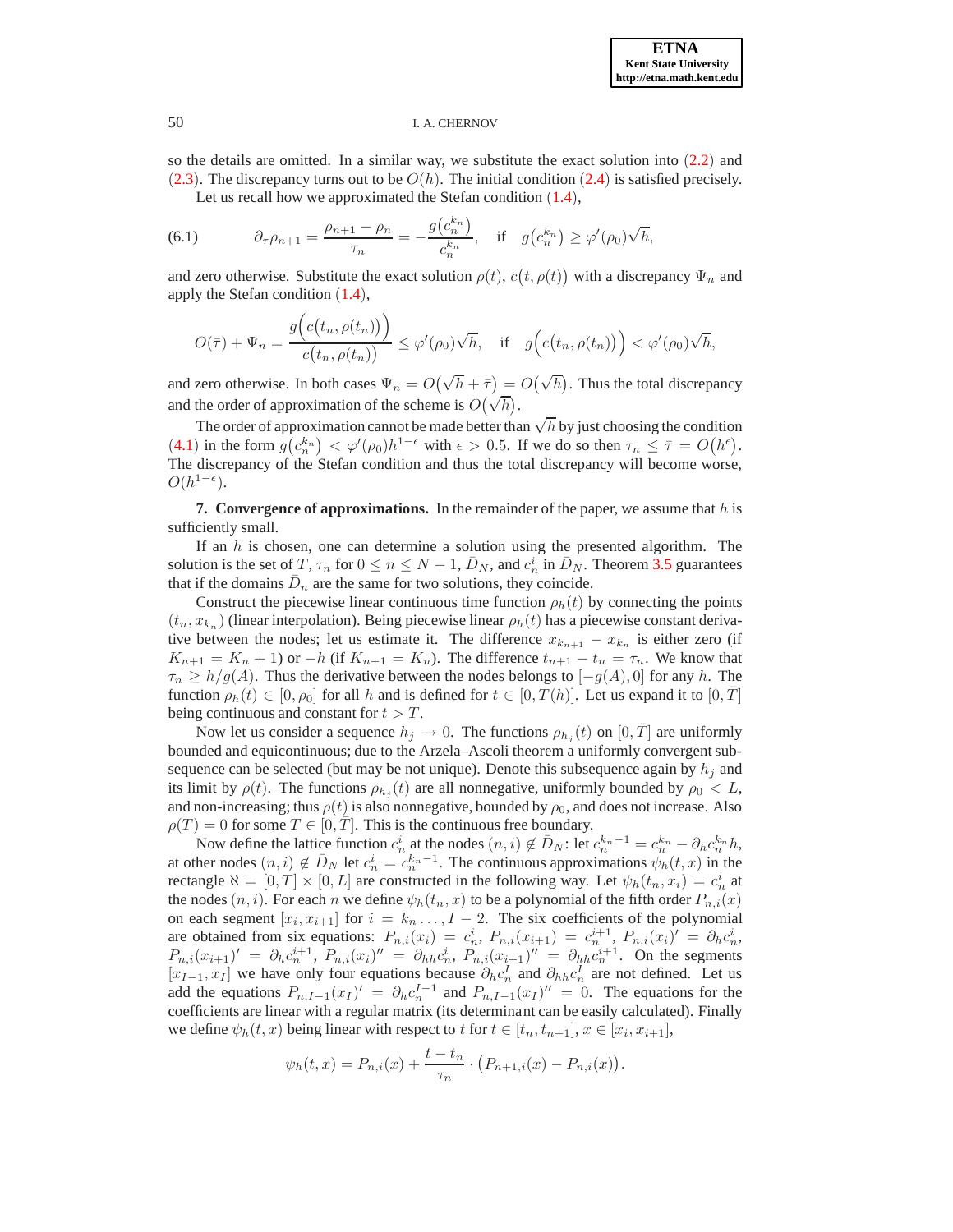#### BOUNDARY-VALUE PROBLEM WITH FREE BOUNDARY 51

Obviously  $\partial_x\psi_h(t, x)$  and  $\partial_{xx}\psi_h(t, x)$  are continuous and uniformly bounded, and  $\partial_t\psi_h(t, x)$ and  $\partial_{xt}\psi_h(t, x)$  exist between the nodes and are also uniformly bounded (see Theorems [3.6](#page-3-1) and [3.7](#page-4-0) and Corollary [3.8](#page-5-0)); thus

$$
\psi_h(t_n + dt, x_i + dx) = \psi_h(t, x) + o(dt) + o(dx),
$$
  

$$
\partial_x \psi_h(t_n + dt, x_i + dx) = \partial_x \psi_h(t, x) + o(dt) + o(dx).
$$

Due to the fact that  $\psi_h(t, x)$ ,  $\partial_x \psi_h(t, x)$ ,  $\partial_t \psi_h(t, x)$ , and  $\partial_{xx} \psi_h(t, x)$  are uniformly bounded at the nodes, the functions  $\psi_h(t, x)$  and  $\partial_x \psi_h(t, x)$  are uniformly bounded and equicontinuous (even equi-Lipschitz) in ℵ.

Now take the sequence  $h_j \to 0$  chosen above and consider the corresponding sequence  $\psi_{h_j}(t, x)$ . These functions are uniformly bounded and equicontinuous; by the Arzela–Ascoli theorem a uniformly convergent subsequence can be chosen. Let its limit be  $\psi(t, x)$ . It is continuous. Denote the corresponding subsequence of  $h_j$  again by  $h_j$ . It is clear that  $\psi(t, x) \geq 1$ , is bounded, and satisfies ([1.5](#page-0-0)). Moreover, the derivatives  $\partial_x \psi_h(t, x)$  are themselves uniformly bounded and equicontinuous. Applying the Arzela–Ascoli theorem, we learn that continuous  $\partial_x \psi(t, x)$  exists and term-by-term differentiation is allowed.

PROPOSITION 7.1. *The function*  $\psi(t, x)$  *is Lipschitz continuous in*  $\aleph$ *. Proof.* Let  $\vec{z} = (t, x)$  and bound

$$
|\psi(\vec{z}_1) - \psi(\vec{z}_2)| \le |\psi(\vec{z}_1) - \psi_{h_j}(\vec{z}_1)| + |\psi_{h_j}(\vec{z}_1) - \psi_{h_j}(\vec{z}_2)| + |\psi(\vec{z}_2) - \psi_{h_j}(\vec{z}_2)|
$$
  

$$
\le \varepsilon + Z' ||\vec{z}|| + \varepsilon = Z' ||\vec{z}|| + 2\varepsilon.
$$

Here  $\varepsilon > 0$  is any number. We have used Lipschitz continuity of  $\psi_{h_j}(\vec{z}_1)$  and their uniform convergence (assuming that j is large enough). Passing to the limit as  $\varepsilon \to 0$  finishes the proof.  $\Box$ proof.

**THEOREM 7.2.** *The free boundary*  $\rho(t)$  *has negative Lipschitz continuous derivative for*  $t \in [0, T]$  *and the Stefan condition*  $(1.4)$  $(1.4)$  $(1.4)$  *holds.* 

<span id="page-11-0"></span>*Proof.* Rewrite the Stefan condition  $(1.4)$  $(1.4)$  $(1.4)$  in integral form,

(7.1) 
$$
\rho(t) = \rho_0 - \int_0^t \frac{g(c(\xi, \rho(\xi)))}{c(\xi, \rho(\xi))} d\xi.
$$

Substitute the approximations  $\psi_h(t, x)$  and  $\rho_h(t)$  into ([7.1](#page-11-0)),

<span id="page-11-1"></span>(7.2) 
$$
\rho_h(t) = \rho_0 - \int_0^t \frac{g(\psi_h(t, \rho_h(t)))}{\psi_h(t, \rho_h(t))} d\xi + \Psi_h.
$$

Here  $\Psi_h$  is the discrepancy. We need to prove that  $\Psi_h \to 0$  as  $h \to 0$ .

First, let us study  $\rho_h(t)$ . Let  $t_n \le t \le t_{n+1}$ . We defined  $\rho_h(t_n)$  by linear interpolation, so that

$$
\rho_h(t_n) = \rho_0 + \sum_{m=1}^n \partial_\tau \rho_m \tau_{m-1}.
$$

Let  $\mu_n$  be the set of natural  $m \leq n$ , such that  $c_m^{k_m}$  is not small, i.e.,  $g(c_m^{k_m}) \geq \varphi'(\rho_0)\sqrt{h}$ . Let  $\bar{\mu}_n$  be its complement, i.e.,  $m = 1, \ldots, n$  that are not in  $\mu_n$ . Now apply ([6.1](#page-10-0)),

$$
-(\rho_h(t_n) - \rho_0) = -\sum_{m \in \mu_n} \partial_{\tau} \rho_m \tau_{m-1} = \sum_{m \in \mu_n} \frac{g(c_m^{k_m})}{c_m^{k_m}} \tau_{m-1}
$$
  
= 
$$
\sum_{m=1}^n \frac{g(c_m^{k_m})}{c_m^{k_m}} \tau_{m-1} - \sum_{m \in \bar{\mu}_n} \frac{g(c_m^{k_m})}{c_m^{k_m}} \tau_{m-1} = \sum_{m=1}^n \frac{g(c_m^{k_m})}{c_m^{k_m}} \tau_{m-1} + O(\sqrt{h}).
$$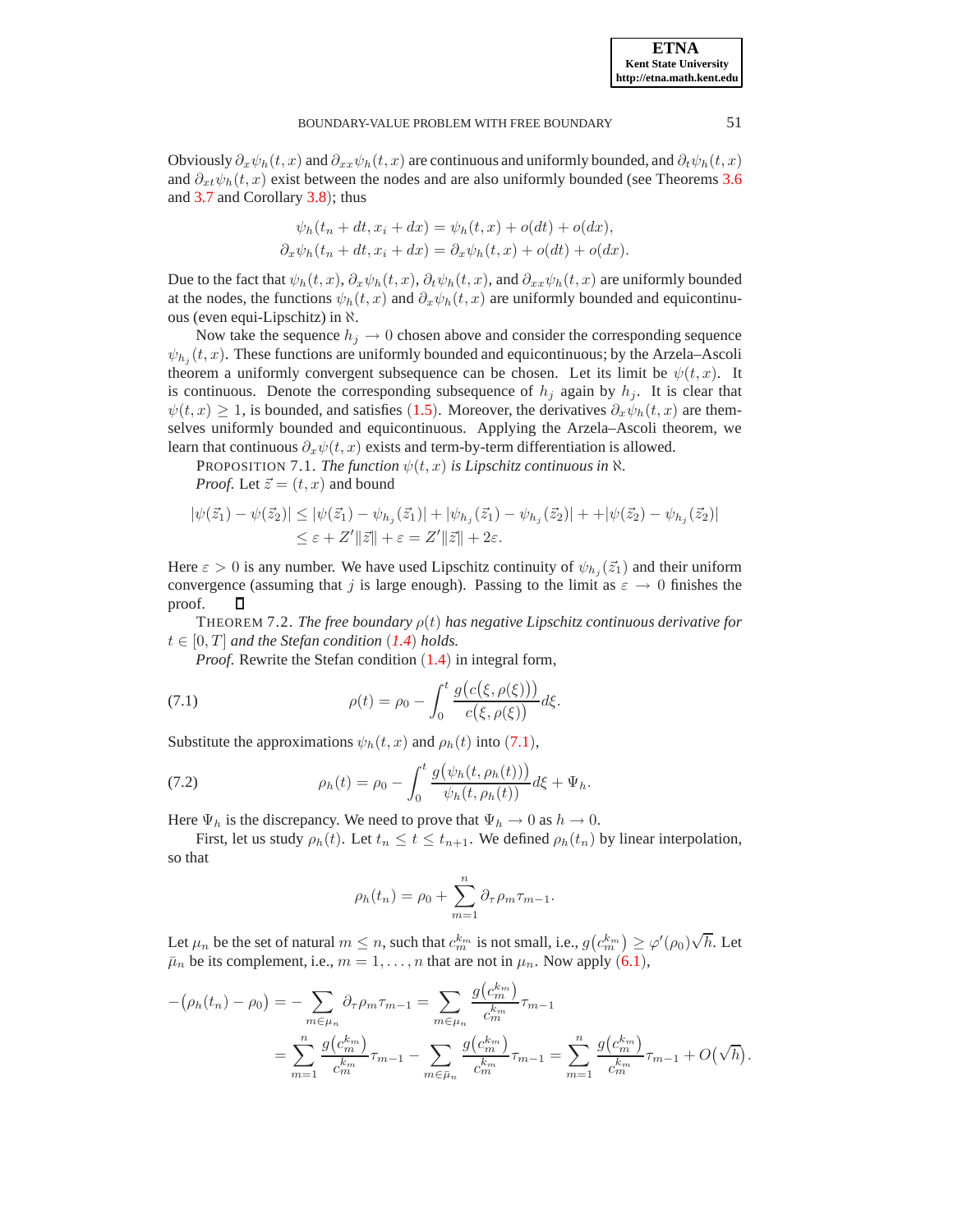The sum over  $m \in \bar{\mu}_n$  has positive terms and each is at most  $\varphi'(\rho_0)\sqrt{h}$ ; thus the sum is  $O(\sqrt{h})$ . Note that  $\rho_h(t) = \rho_h(t_n) + O(\tau_n) = \rho_h(t_n) + O(\sqrt{h})$ . Let us consider

$$
\int_0^{t_n} \frac{g(\psi_h(t, \rho_h(t)))}{\psi_h(t, \rho_h(t))} d\xi = \sum_{m=1}^n \int_{t_{m-1}}^{t_m} \frac{g(\psi_h(t, \rho_h(t)))}{\psi_h(t, \rho_h(t))} d\xi.
$$

We have the continuous functions under the integrals; so that

$$
\int_{t_{m-1}}^{t_m} \frac{g(\psi_h(t, \rho_h(t)))}{\psi_h(t, \rho_h(t))} d\xi = \frac{g(c_m^{k_m})}{c_m^{k_m}} \tau_{m-1} + o(\tau_{m-1}) = \frac{g(c_m^{k_m})}{c_m^{k_m}} \tau_{m-1} + o(\tau_{m-1}).
$$

Let us rewrite  $o(\tau_{m-1}) = \tau_{m-1}\omega_{m-1}, \omega_m \to 0$  as  $h \to 0$ . Then

$$
\int_0^{t_n} \frac{g(\psi_h(t, \rho_h(t)))}{\psi_h(t, \rho_h(t))} d\xi = \sum_{m=1}^n \left( \frac{g(c_m^{k_m})}{c_m^{k_m}} \right) \tau_{m-1} + \sum_{m=1}^n \omega_{m-1} \tau_{m-1}.
$$

The last sum tends to zero as  $h \to 0$ ; denote it by W. Note that

$$
\int_0^t \frac{g(\psi_h(t,\rho_h(t)))}{\psi_h(t,\rho_h(t))} d\xi = \int_0^{t_n} \frac{g(\psi_h(t,\rho_h(t)))}{\psi_h(t,\rho_h(t))} d\xi + O(\tau_n).
$$

Let us substitute the obtained expressions into  $(7.2)$  $(7.2)$  $(7.2)$ ,

$$
O(\sqrt{h}) = O(\sqrt{h}) + W + \Psi_h.
$$

Thus  $\Psi_h \to 0$  as  $h \to 0$  and the uniform limit of ([7.2](#page-11-1)) exists. Therefore, the obtained continuous solution  $\rho(t)$ ,  $\psi(t, x)$  satisfies the integral Stefan equation ([7.1](#page-11-0)). Its left-hand side  $\rho(t)$ is not only continuous, but also has the continuous derivative for  $t \in (0, T)$ . Differentiating by t we see that the solution  $\rho(t)$ ,  $\psi(t, x)$  also satisfies the original Stefan condition ([1.4](#page-0-0)). Moreover, the derivative  $\dot{\rho}$  is Lipschitz because  $\psi$  is and  $\dot{\rho} = g(\psi)/\psi$ , where the right-hand side is smooth.  $\Box$ 

COROLLARY 7.3. *The free boundary*  $\rho(t)$  *has the inverse function*  $\rho^{-1}(x)$ *.* 

**8. Weak solution to the Dirichlet boundary-value problem.** Let the set  $Y_\rho(T) \subset \mathbb{R}^2$ contain all  $(t, x)$  such that  $t \in (0, T)$ ,  $x \in (\rho(t), L)$ , let  $\overline{Y}_{\rho}(T)$  be its closure. We are going to prove that  $\psi(t, x)$  is the weak solution to problem  $(1.1)$  $(1.1)$  $(1.1)$ – $(1.5)$  $(1.5)$  $(1.5)$  in  $Y_o(T)$ .

Consider the Dirichlet boundary-value problem,

<span id="page-12-0"></span>(8.1) 
$$
\partial_t c(t,x) = \partial_{xx} c(t,x), \quad (t,x) \in Y_\rho(T),
$$

(8.2) 
$$
c(t, L) = \psi(t, L), \quad c(t, \rho(t)) = \psi(t, \rho(t)), \quad t \in [0, T],
$$

(8.3)  $c(0, x) = \varphi(x), \quad x \in [\rho_0, L], \quad 0 < \rho_0 < L.$ 

We are going to define a weak solution to this problem (similar to [\[7,](#page-16-5) [9,](#page-16-7) [10\]](#page-16-8)).

DEFINITION 8.1. *A weak solution of the problem is a continuous function*  $c(t, x)$  *that*  $h$ as the weak derivative  $\partial_x c$  in  $\bar{Y}_\rho(T)$  and satisfies conditions ([8.2](#page-12-0)) and ([8.3](#page-12-0)) and the integral *identity*

$$
\int_{\bar{Y}_{\rho}(T)} c(t,x)\partial_t v(t,x)dt dx = \int_{\bar{Y}_{\rho}(T)} \partial_x c(t,x)\partial_x v(t,x)dt dx
$$

for each continuous in  $\bar{Y}_\rho(T)$  function  $v(t,x)$  with the weak derivative  $\partial_x v;$  the function  $v$  is such that  $v(0, x) = v(T, x) = 0$ ,  $v(t, \rho(t)) = v(t, L) = 0$ .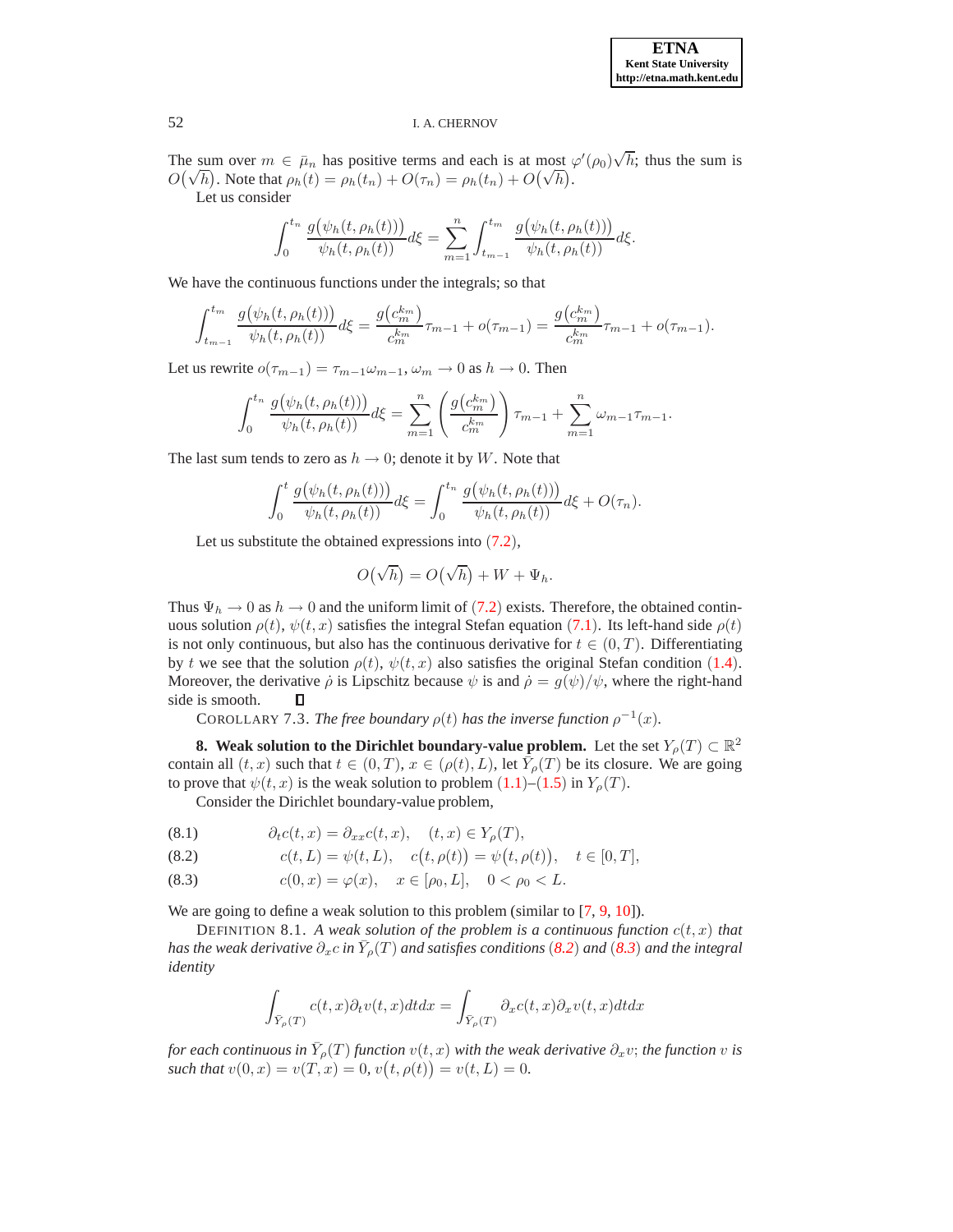$\Box$ 

#### BOUNDARY-VALUE PROBLEM WITH FREE BOUNDARY 53

Let us prove that the constructed function  $\psi$  is the only weak solution.

PROPOSITION 8.2. *The constructed solution*  $\psi(t, x)$  *to the problem* (*[1.1](#page-0-0)*)–(*[1.5](#page-0-0)*) *is a weak solution to the problem* (*[8.1](#page-12-0)*)*–*(*[8.3](#page-12-0)*)*.*

*Proof.* Boundary and initial conditions  $(8.2)$  $(8.2)$  $(8.2)$  and  $(8.3)$  $(8.3)$  $(8.3)$  are obviously satisfied. The identity is proved by considering it for the  $\psi_h$  up to the small errors and passing to the limit.  $\Box$ THEOREM 8.3. *The weak solution to* (*[8.1](#page-12-0)*)*–*(*[8.3](#page-12-0)*) *is unique.*

*Proof.* Suppose [\[10\]](#page-16-8) that there are two solutions  $c_1(t, x)$  and  $c_2(t, x)$ ; their difference  $u(t, x) = c_1 - c_2$  also satisfies the identity; besides it satisfies the homogenous boundary conditions:  $u(0, x) = 0$ ,  $u(t, \rho(t)) = u(t, L) = 0$ . Consider the function  $v(t, x)$  such that  $v(T, x) = 0, \partial_t v(t, x) = -u(t, x)$ . Substitute  $v(t, x)$  into the identity,

$$
-\int_{\bar{Y}_{\rho}(T)} u^2 dt dx = \int_{\bar{Y}_{\rho}(T)} \partial_x u \int_t^T \partial_x u d\xi dt dx.
$$

Let us transform the right-hand side,

$$
\int_{\bar{Y}_{\rho}(T)} \partial_x u \int_t^T \partial_x u d\xi dt dx = \int_0^{\rho_0} \int_{\rho^{-1}(x)}^T \partial_x u \int_t^T \partial_x u d\xi dt dx + \int_{\rho_0}^L \int_0^T \partial_x u \int_t^T \partial_x u d\xi dt dx
$$

$$
= \int_0^{\rho_0} \int_0^T \partial_x u \int_{\rho^{-1}(x)}^t \partial_x u d\xi dt dx + \int_0^L \int_0^T \partial_x u \int_0^t \partial_x u d\xi dt dx.
$$

Adding the identities with these two forms on the right-hand side, we get

$$
-2\int\limits_{\bar{Y}_{\rho}(T)}u^2dtdx=\int_0^{\rho_0}\int_{\rho^{-1}(x)}^T\partial_xu\int_{\rho^{-1}(x)}^T\partial_xud\xi dtdx+\int_{\rho_0}^L\int_0^T\partial_xu\int_0^T\partial_xud\xi dtdx.
$$

The two integrals with  $\xi$  as the integration variable are independent of t. Thus,

$$
-2\int_{\bar{Y}_{\rho}(T)} u^2 dt dx = \int_0^{\rho_0} \left( \int_{\rho^{-1}(x)}^T \partial_x u dt \right)^2 dx + \int_{\rho_0}^L \left( \int_0^T \partial_x u dt \right)^2 dx.
$$

This can hold only if  $u \equiv 0$  in  $\bar{Y}_p(T)$  and so the uniqueness is proved.

As the solution to  $(8.1)$  $(8.1)$  $(8.1)$ – $(8.3)$  $(8.3)$  $(8.3)$  is unique, there are no other solutions beside the function  $\psi(t, x)$  constructed above.

**9. Regularity.** Let us show that the constructed solution  $\psi(t, x)$  is actually classical, i.e., smooth, by applying results from [\[11\]](#page-16-9). First, we transform the domain to a rectangle by changing the spatial variable x in ([8.1](#page-12-0))–([8.3](#page-12-0)) in the following way:  $x = \rho(t) + y \cdot (L - \rho(t))$ ,  $u(t, y) = c(t, x), y \in [0, 1], \rho$  is the obtained free boundary. The problem in the new variables looks like

<span id="page-13-0"></span>(9.1) 
$$
\partial_t u(t,y) = a(t,y)\partial_{yy}u(t,y) + b(t,y)\partial_y u(t,y), \quad (t,y) \in D,
$$

(9.2) 
$$
u(t,y) = \psi(t,y), \quad (t,y) \in \bar{B} \times S,
$$

where  $a = (L - \rho)^{-2}$ ,  $b = (1 - y)(L - \rho)^{-1}\rho$ ,  $D = \bar{B} \times [0, T]$  is a cylinder,  $B = (0, 1)$ ,  $\bar{B} = [0, 1]$ , the boundary ∂B of B consists of two points,  $x = 0$  and  $x = 1$ , and the boundary manifold S consists of two parts,  $S_0 = (0, T) \times \{x = 0\}$  and  $S_1 = (0, T) \times \{x = 1\}$ . The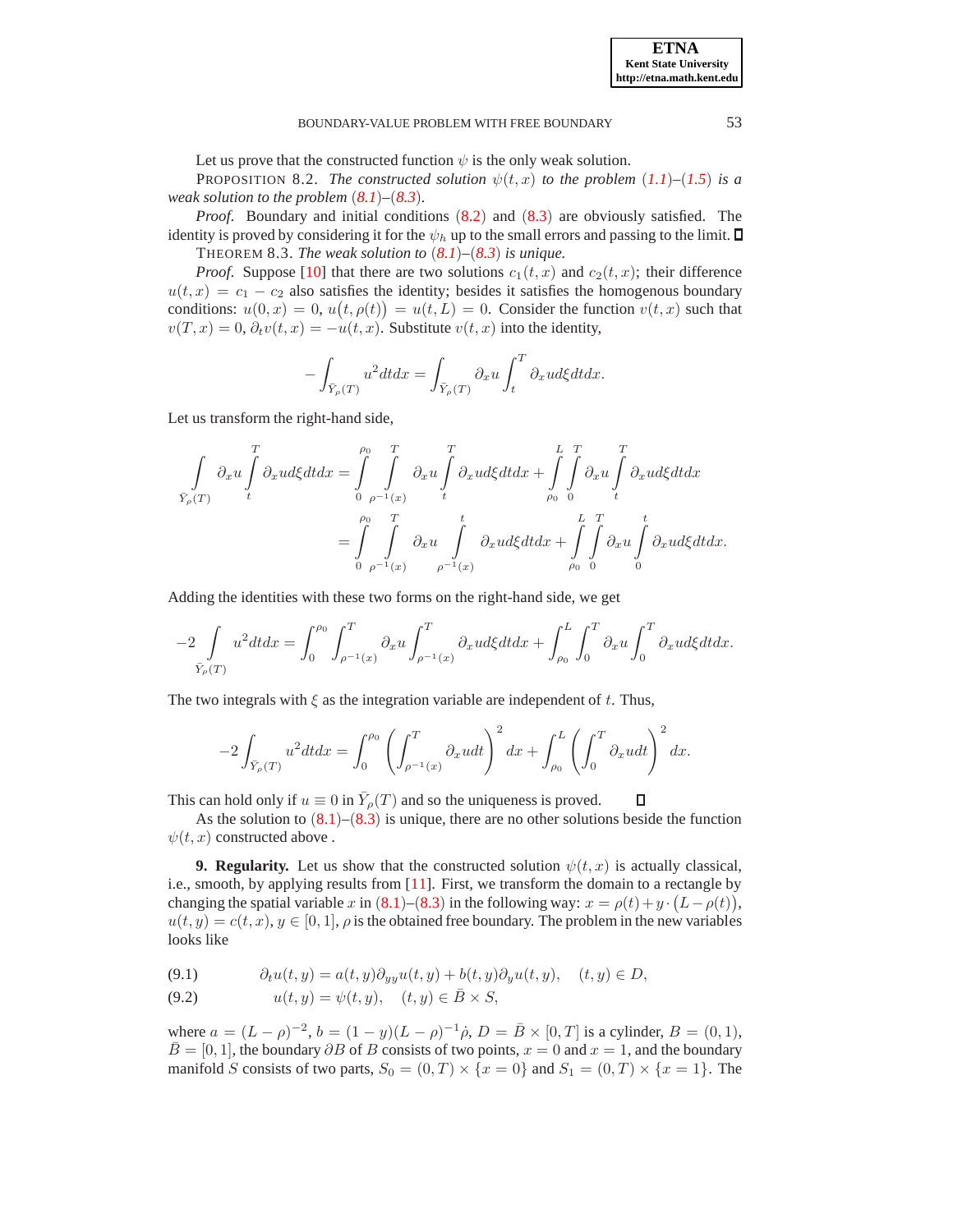function  $\psi$  is continuous in  $\bar{Y}_\rho(T)$  and thus on  $\bar{B} \times S$  also. Note that a does not depend on y. The notation is from [\[11\]](#page-16-9).

Let us check the requirements of [\[11,](#page-16-9) Corollary 2,  $\S4$ , Chapter III]. Condition A from [\[11\]](#page-16-9) holds: the coefficients a, b are uniformly Hölder continuous in D; indeed, even Lipschitz continuous with the same Lipschitz constant. This follows from the fact that  $\dot{\rho}$  is Lipschitz continuous. Condition B from [\[11\]](#page-16-9) holds trivially:  $a(t, y) \geq L^{-2} > 0$ . The other require-ments of [\[11\]](#page-16-9) also hold trivially.

From [\[11,](#page-16-9) Corollary 2, §4, Chapter III], the existence of the unique classical solution u to boundary-value problem  $(9.1)$ – $(9.2)$  follows. The inverse change of variables the boundary-value problem  $(9.1)$  $(9.1)$  $(9.1)$ – $(9.2)$  $(9.2)$  $(9.2)$  follows.  $c(t, x) = u(t, y(x))$  provides us the classical solution of the problem ([8.1](#page-12-0))–([8.3](#page-12-0)) in  $\overline{Y}_p(T)$ . Being a classical solution,  $c(t, x)$  is then a weak solution and thus coincides with the weak solution  $\psi(t, x)$  (because the weak solution is unique). We have proved that  $\psi(t, x)$  satisfies the boundary Stefan condition  $(1.4)$  $(1.4)$  $(1.4)$ . The boundary conditions  $(1.2)$  $(1.2)$  $(1.2)$  and  $(1.3)$  $(1.3)$  $(1.3)$  also hold; the reason is that they obviously hold at the nodes of the lattice and the approximations have continuous derivatives with respect to  $x$ . Thus between the nodes the boundary conditions hold up to the error  $O(\sqrt{dx^2 + dt^2})$ , where  $\sqrt{dx^2 + dt^2}$  is the distance to the nearest boundary node. Passing to the uniform limit as  $h \to 0$  finishes the proof. Therefore, we have proven the following theorem.

THEOREM 9.1. *The constructed pair of the functions*  $\rho(t)$ ,  $\psi(t, x)$  *is the classical solution to the problem*  $(1.1)$  $(1.1)$  $(1.1)$ – $(1.5)$  $(1.5)$  $(1.5)$ *.* 

The presented numerical method (algorithm) converges to a solution of the boundaryvalue problem  $(1.1)$  $(1.1)$  $(1.1)$ – $(1.5)$  $(1.5)$  $(1.5)$  and can be used for solving the problem.

**10. Numerical example.** We illustrate the suggested method by a numerical example. The model is similar to that of [\[1\]](#page-15-0). Assume that the right-hand sides of the boundary conditions  $(1.2)$ ,  $(1.3)$ , and the initial condition  $(1.5)$  are

$$
G(c) = P - \beta c^2, \quad g(c) = \kappa c(c - 1), \quad \varphi(x) = \gamma_1 x + \gamma_2.
$$

Here  $P$  is the sorption flux density, which is constant provided that the temperature and the pressure are constant; the desorption flux density  $\beta c^2$  depends on the concentration c, the square law follows from the fact that two hydrogen atoms form a molecule  $H_2$ ,  $\beta < P$ is the desorption constant. The difference between sorption and desorption is the diffusion flux density, i.e., the right-hand side of  $(1.2)$ . Hydride formation is described by the second formula,  $\kappa$  is constant (this boundary condition differs from the appropriate one from [\[1\]](#page-15-0), where we assumed  $c(t, \rho) = 1$ . The initial distribution  $\varphi(x)$  is stationary for the diffusion equation, i.e., is its time-independent solution. The constants  $\gamma_i$  are uniquely determined from the boundary conditions.

All assumptions hold, only  $g'(c)$  is negative for  $c < 0.5$ . But this in not important because we have proved that  $c \geq 1$ , so we can change the condition for  $c < 1$  without any influence on the results. After the time  $T$ , i.e., when hydriding is over, we have the problem of saturation with fixed boundaries and nonlinear boundary condition [\(1.2\)](#page-0-0). Another condition follows from the symmetry and looks like  $\partial_x c(t, 0) = 0$ , thus  $g(c) = 0$ . All our results hold for this problem also. The dimensionless parameters were  $L = 1$ ,  $\rho_0 = 0.63$ ,  $P = 1.21 \cdot 10^5$ ,  $\beta = 1.24 \cdot 10^4$ ,  $\kappa = 50$ . To return to usual units it is enough to know  $L = 7 \cdot 10^{-5}$  cm, the stoichiometric concentration in uranium  $8.29 \cdot 10^{22}$  atoms per cm<sup>3</sup>, and the hydrogen diffusivity in  $UH_3$   $d = 7 \cdot 10^{-13}$  cm<sup>2</sup>/s. The figures are in the usual units.

Figure [10.1](#page-15-1) shows the flux densities at the boundaries; the upper curve is the flux density at  $x = L$ , the other is the flux density at the free boundary. It vanishes instantly when hydriding is over. Figure [10.2](#page-15-2) displays the concentration at the free boundary; one can see that the assumption from [\[1\]](#page-15-0) (that  $c(t, \rho) \approx$  const while hydriding is not over) is reasonable.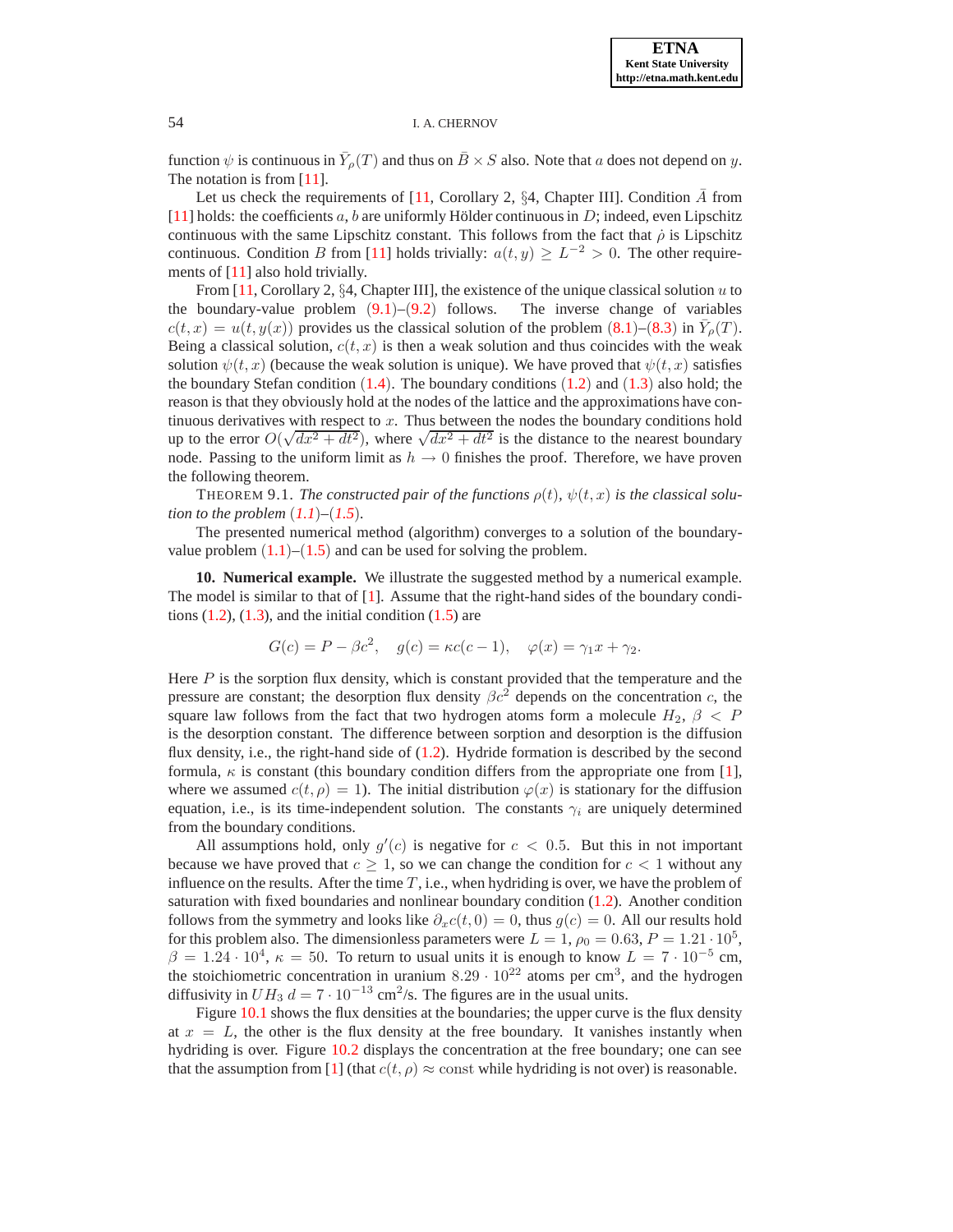# BOUNDARY-VALUE PROBLEM WITH FREE BOUNDARY 55



<span id="page-15-1"></span>FIG. 10.1. *Flux densities at the boundaries.*



<span id="page-15-2"></span>FIG. 10.2. *Concentration at the free boundary.*

In Figure [10.3](#page-16-10) we present the concentration profiles at regularly distributed time instants. One can estimate the free boundary's velocity: it is almost constant. Also the concentration at  $x = L$  is almost constant. This is the reason why we did not present it in Figure [10.2.](#page-15-2)

## REFERENCES

<span id="page-15-0"></span>[1] I. A. CHERNOV, J. BLOCH, AND I. E. GABIS, *Mathematical modelling of* UH<sup>3</sup> *formation*, Internat. J. Hydrogen Energy, 33 (2008), pp. 5589–5595.